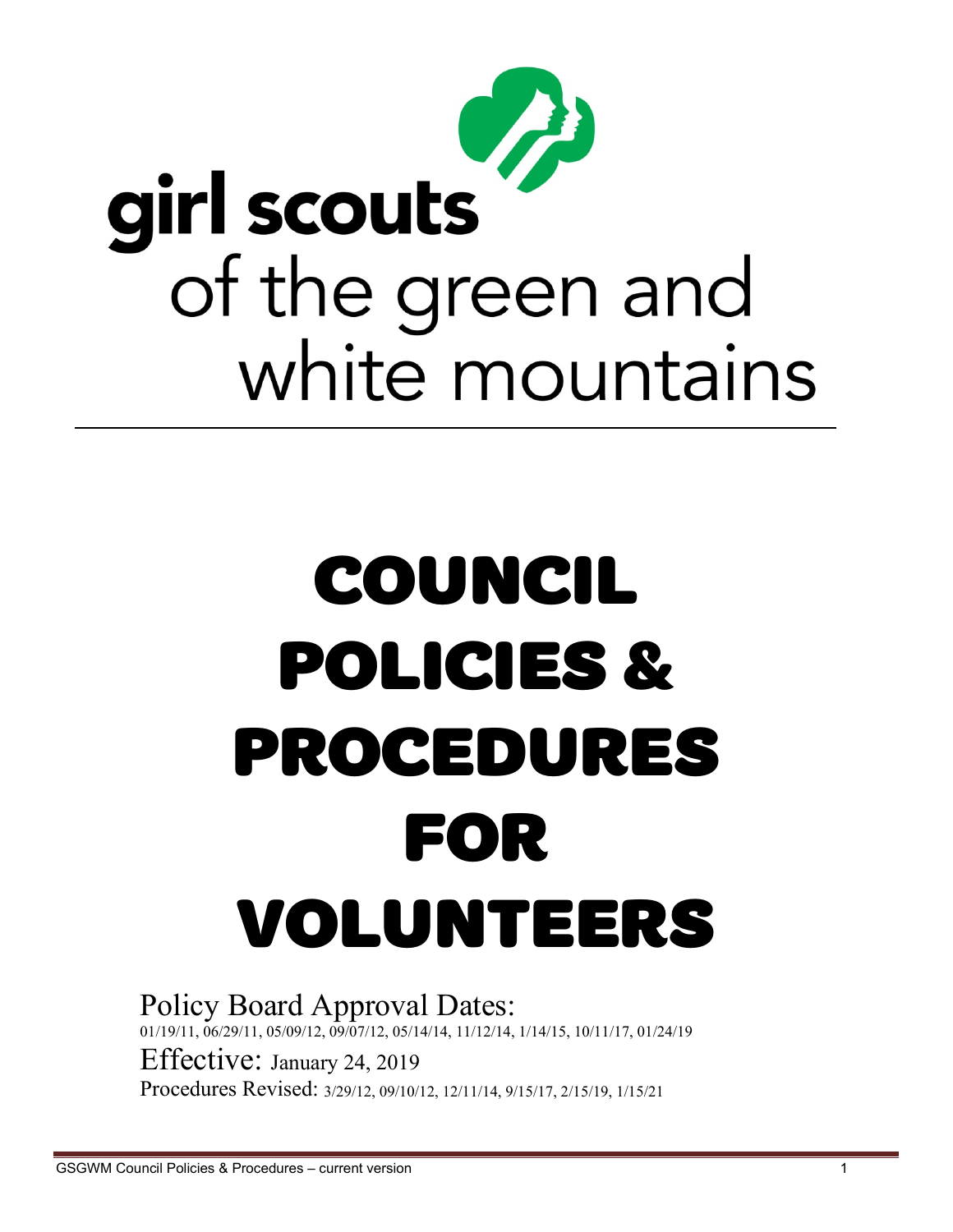| Notes and Impact of Policy                                                                                                                                                                                                                                                                                                                                 | 3                                                     |
|------------------------------------------------------------------------------------------------------------------------------------------------------------------------------------------------------------------------------------------------------------------------------------------------------------------------------------------------------------|-------------------------------------------------------|
| Membership                                                                                                                                                                                                                                                                                                                                                 | 3                                                     |
| <b>Volunteer Selection</b>                                                                                                                                                                                                                                                                                                                                 | 4                                                     |
| Non-Discrimination                                                                                                                                                                                                                                                                                                                                         | 5                                                     |
| Conflict of Interest                                                                                                                                                                                                                                                                                                                                       | $\,6\,$                                               |
| Harassment                                                                                                                                                                                                                                                                                                                                                 | $\boldsymbol{6}$                                      |
| Hostility                                                                                                                                                                                                                                                                                                                                                  | $\boldsymbol{6}$                                      |
| Conflict/Grievance Resolution                                                                                                                                                                                                                                                                                                                              | $\overline{7}$                                        |
| Indemnification and Liability Insurance                                                                                                                                                                                                                                                                                                                    | 8                                                     |
| <b>Adult Development</b>                                                                                                                                                                                                                                                                                                                                   | 8                                                     |
| Adult Learning and Volunteer Management Table                                                                                                                                                                                                                                                                                                              | $8 - 10$                                              |
| <b>Adult Recognition</b>                                                                                                                                                                                                                                                                                                                                   | 10                                                    |
| <b>Group Management</b>                                                                                                                                                                                                                                                                                                                                    | $10 - 11$                                             |
| <b>Adult/Girl Ratios</b>                                                                                                                                                                                                                                                                                                                                   | 10                                                    |
| <b>Overnight Sleeping Arrangements</b>                                                                                                                                                                                                                                                                                                                     | 10                                                    |
| Releasing Girls from Girl Scout Activities                                                                                                                                                                                                                                                                                                                 | 10                                                    |
| Guidelines for Releasing Girls to Impaired Drivers                                                                                                                                                                                                                                                                                                         | 11                                                    |
| <b>Group Meeting Places</b>                                                                                                                                                                                                                                                                                                                                | 11                                                    |
| <b>Program Travel</b>                                                                                                                                                                                                                                                                                                                                      | $12 - 17$                                             |
| Certificates of Insurance                                                                                                                                                                                                                                                                                                                                  | 13                                                    |
| Transportation                                                                                                                                                                                                                                                                                                                                             | $14 - 15$                                             |
| Supplemental Insurance                                                                                                                                                                                                                                                                                                                                     | $16 - 17$                                             |
| <b>Health and Safety</b>                                                                                                                                                                                                                                                                                                                                   | $17 - 18$                                             |
| Alcohol, Tobacco, and Illegal Drugs                                                                                                                                                                                                                                                                                                                        | 17                                                    |
| Firearms and Weapons                                                                                                                                                                                                                                                                                                                                       | 17                                                    |
| Health Exam/Health History                                                                                                                                                                                                                                                                                                                                 | 17                                                    |
| <b>Child Abuse</b>                                                                                                                                                                                                                                                                                                                                         | 18                                                    |
| Contracts                                                                                                                                                                                                                                                                                                                                                  | 18                                                    |
| <b>Council Sites</b>                                                                                                                                                                                                                                                                                                                                       | 18                                                    |
| <b>Mountain Top Shop</b>                                                                                                                                                                                                                                                                                                                                   | 18                                                    |
| <b>Finance Policies</b><br>Troop and Geographic Unit Banking<br>Financial Responsibility, Reporting, and Troop/Group<br>Treasury<br>Dividing, Merging, Bridging Troop Accounts<br><b>Lapsed Troop Treasuries</b><br>Delinquent Accounts and Bad Debts<br>Geographic Unit Money Earning<br>Geographic Unit Contributions<br>Volunteer Expense Reimbursement | 19-22<br>19<br>19<br>20<br>20<br>21<br>21<br>22<br>22 |

÷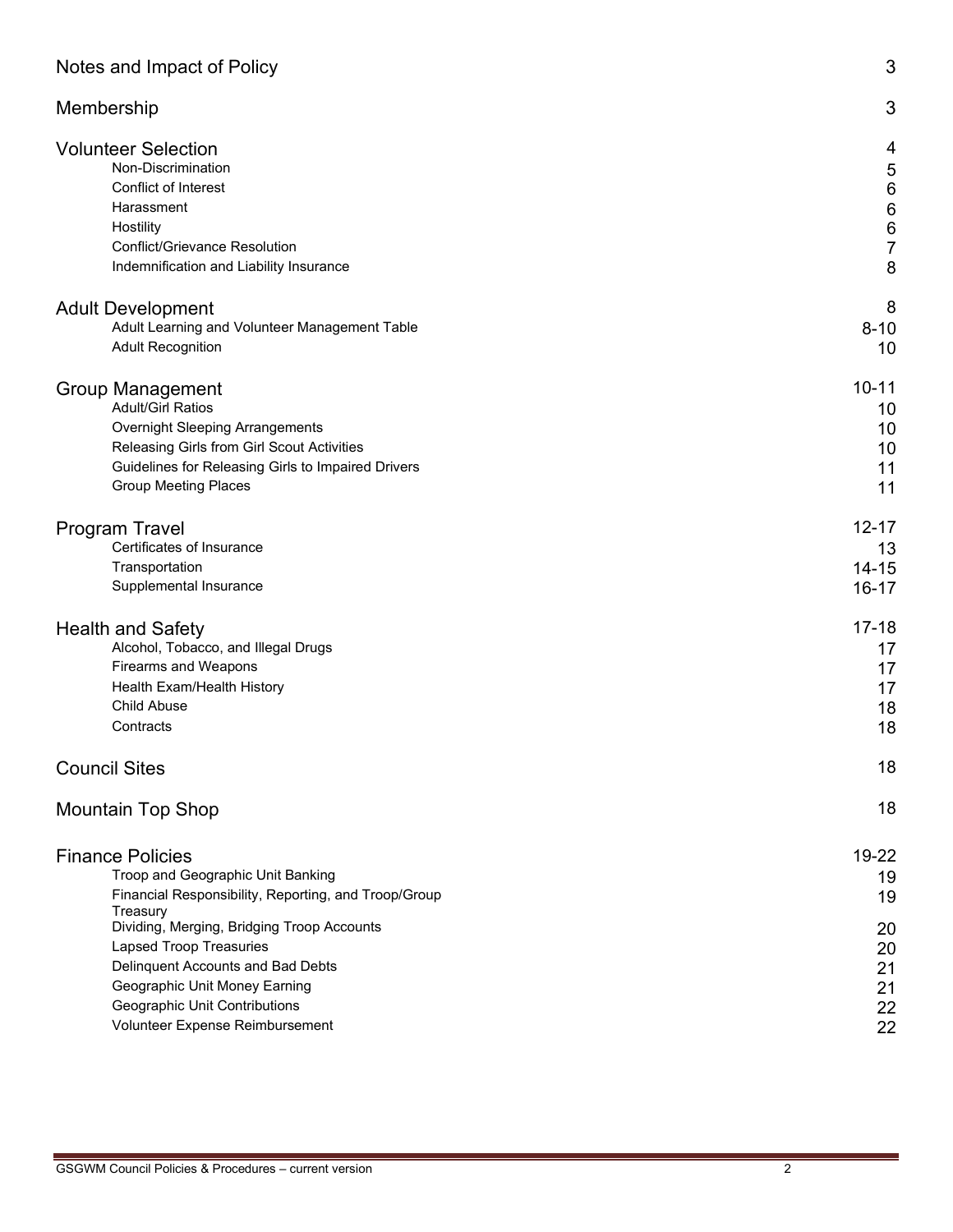

# **COUNCIL POLICIES & PROCEDURES FOR VOLUNTEERS**

 Policies Last Approved: Jan. 24, 2019 Board of Directors Effective: Jan. 24, 2019 Procedures Last Revised: Feb. 15, 2019 Effective: Mar. 1, 2019

- The following Council Policies & Procedures for Volunteers are in place for the safety and protection of our girl members and adult volunteers.
- Unless otherwise noted, "adult" is someone who is at least 18 years of age, not in high school **and** not registered as a girl member of the organization.
- "Groups" is used throughout this document to refer to communities, districts, and any pathway within Girl Scouting.

*Safety Activity Checkpoints* – Girl Scouts of the Green and White Mountains ("GSGWM" or "Council") recognizes Girl Scouts of the USA (GSUSA) *Safety Activity Checkpoints* and all its content as establishing essential risk management standards by which Girl Scouting will operate in the Council. GSGWM may choose to make revisions and updates to the *Safety Activity Checkpoints* that are relevant to the New Hampshire and Vermont area we serve and develop policies and procedures that are in line with the risk management provided by GSUSA.

# **IMPACT OF POLICY**

Policy: These policies or the procedures relating to volunteers shall not be construed to constitute a contract of appointment, nor vest any rights of continued appointment to any volunteer.

> The volunteer position is an at-will relationship with GSGWM. A volunteer is free to resign at any time and for any reason. The Council may also terminate the volunteer's appointment at any time and for any reason.

The volunteer personnel policies are subject to change at the discretion of the Board of Directors of the Council.

# **MEMBERSHIP**

- Policy: All girls and adults participating in the Girl Scout Movement shall be registered as members of GSUSA and pay annual or lifetime membership dues. All members agree to abide by the policies and principles of GSUSA and GSGWM.
- *Procedure: Financial assistance is available dependent upon financial need, and forms can be requested through the Bedford Service Center.*

*All girls and adults who participate in GSGWM Council programs excluding family events will be required to register as members.*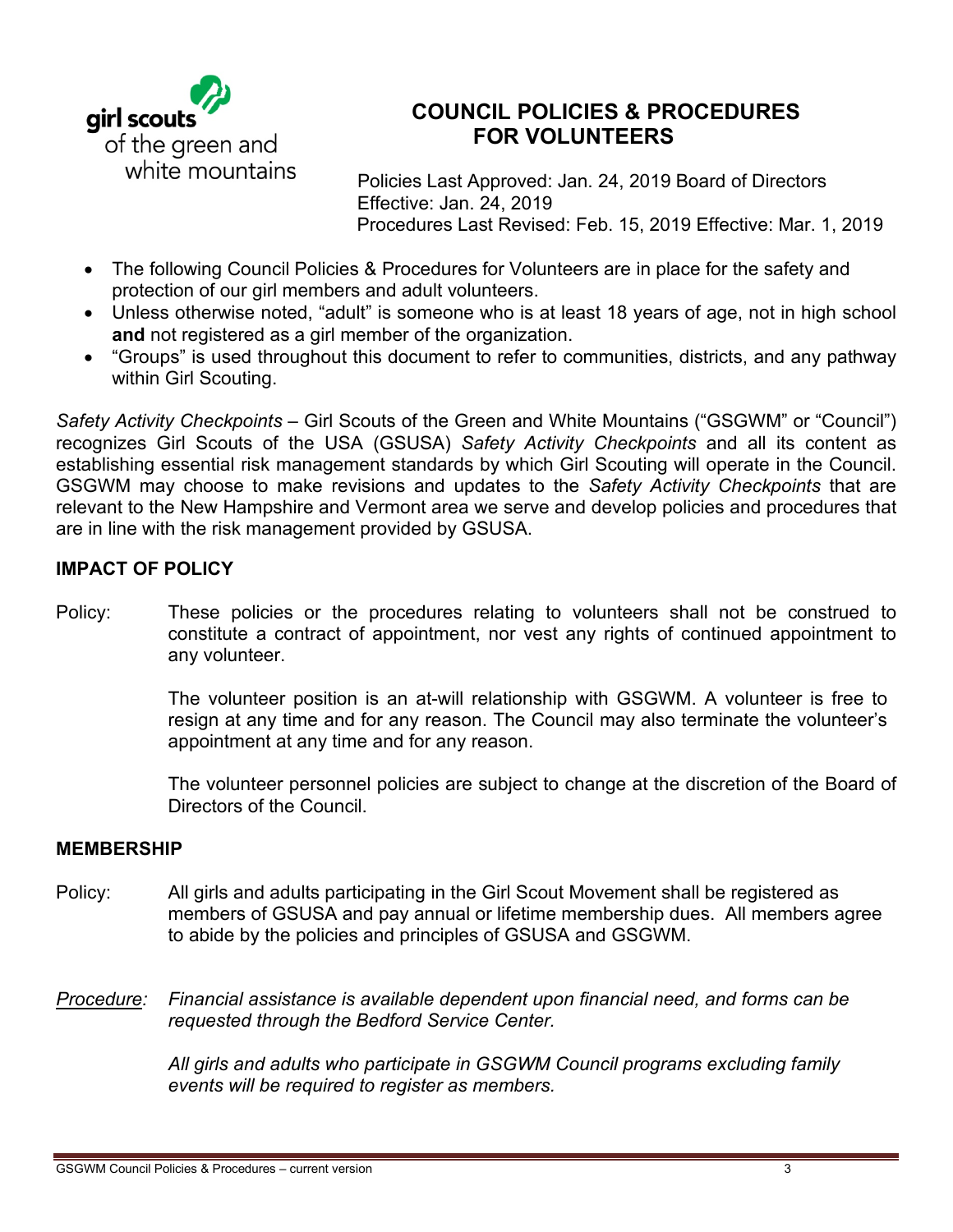### **VOLUNTEER SELECTION**

Policy: Only those adults who have successfully completed a background check and who register as members of Girl Scouts of the USA shall be appointed to volunteer positions. Volunteers appointed in these positions must also complete the appropriate training.

> In accordance with our procedures, certain positions require additional information and interviews by an authorized adult in Girl Scouting before they are placed in a volunteer position. Each operational volunteer position will have a written position description that defines specific responsibilities, clarifies expectations, and, in conjunction with performance goals, forms the basis for assessment of volunteer performance, reappointment, rotation to another position, and termination.

> Every attempt shall be made to place volunteers in positions that meet both their needs and the needs of the Council. In instances where this is not possible, the needs of the Council shall take precedence over the needs of the individual. Individuals not placed in a position for which they applied may be recommended for other positions.

> Policy volunteers are appointed or elected to their positions. Board of Directors, Governance Committee and National Delegate members are screened and interviewed by the Governance Committee prior to election.

An applicant convicted of a crime against a child will not be considered for a volunteer position with GSGWM. An applicant convicted of a misdemeanor or felony may be asked to complete a special review process.

Parents and other adults as described below are not considered volunteers if they meet all the requirements under either of the below:

An individual who:

- Serves as an advisor or consultant, i.e. a speaker or presenter.
- Is never left alone with girl(s),
- Is under the supervision of a trained volunteer,
- Is not counted when considering girl/adult ratio.

A parent or guardian who:

- Is never left alone with girl(s),
- Is under the supervision of a trained volunteer,
- Is not counted when considering girl/adult ratio.

If the group meeting or activity is being held in a private residence all persons 18 years of age or older, who reside at that residence, must successfully complete a criminal background check prior to the first meeting.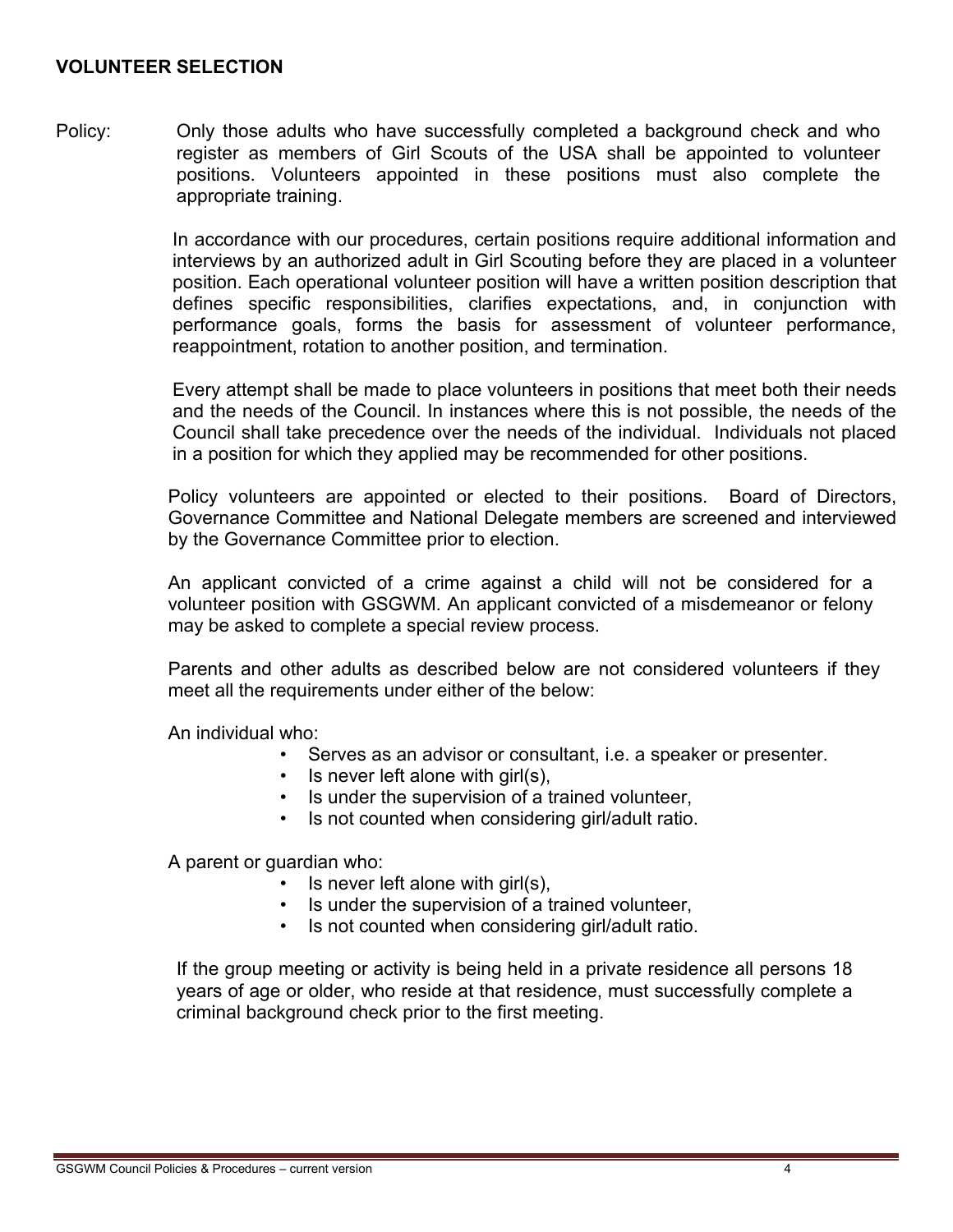*Procedure For most volunteer positions, the volunteer process prior to appointment requires selecting your preferred volunteer role, registering as a Girl Scout member, completing and passing the criminal background check and completing the required training for the chosen role within the specified time frame.*

> *Adults whose background checks indicate they have been convicted of a misdemeanor or felony will be notified of such and will have the opportunity to submit a written request for review, including a letter of explanation. The letter should include details, dates and circumstances of any misdemeanor or felony. The request for review should be marked "attention Customer Care" and sent within two weeks of receiving the notification letter. Adults will be informed, in writing, of the status of their review at the end of the review process.*

> *Successful background checks will be valid for five (5) consecutive membership years. A membership year is defined as October 1 through September 30.*

| <b>Troop Pathway</b><br><b>Volunteers</b> | Choose<br><b>Online Volunteer Role</b> | <b>Criminal Background Check</b> | <b>Current Membership</b> |
|-------------------------------------------|----------------------------------------|----------------------------------|---------------------------|
| Troop Leader-Primary Contact              | Yes                                    | Yes                              | Yes                       |
| Troop Leader                              | Yes                                    | Yes                              | Yes                       |
| Troop Helper/Chaperone                    | Yes                                    | Yes                              | Yes                       |
| <b>Troop Driver</b>                       | Yes                                    | Yes                              | Yes                       |
| Troop Products Sale Manager               | Yes                                    | Yes                              | Yes                       |
| <b>Troop Treasurer</b>                    | Yes                                    | Yes                              | Yes                       |
| <b>Troop First Aider</b>                  |                                        | Yes                              | Yes                       |
| Troop Outdoor Education                   |                                        | Yes                              | Yes                       |

# Non-Discrimination

Policy: There shall be no discrimination against an otherwise qualified adult volunteer by reason of disability or on the basis of age. Furthermore, there shall be no discrimination on the basis of race, color, ethnicity, gender, creed, national origin, sexual orientation, gender identity, veteran status or socioeconomic status. In addition, to ensure full equality of opportunity in all operations and activities of the organization, affirmative action policies and procedures shall be utilized in the recruitment, selection, training, placement and recognition of volunteers. Special emphasis shall be placed upon securing representation of under-represented minority populations.

> GSGWM does not discriminate, but does not endorse any particular lifestyle. We have firm standards relating to appropriate conduct. We do not permit sexual display of any sort by our members. We do not permit the advocacy or promotion of a personal lifestyle or sexual orientation. These are private matters for girls and their families to address. Girl Scout volunteers and staff must, at all times, serve as appropriate role models for girls.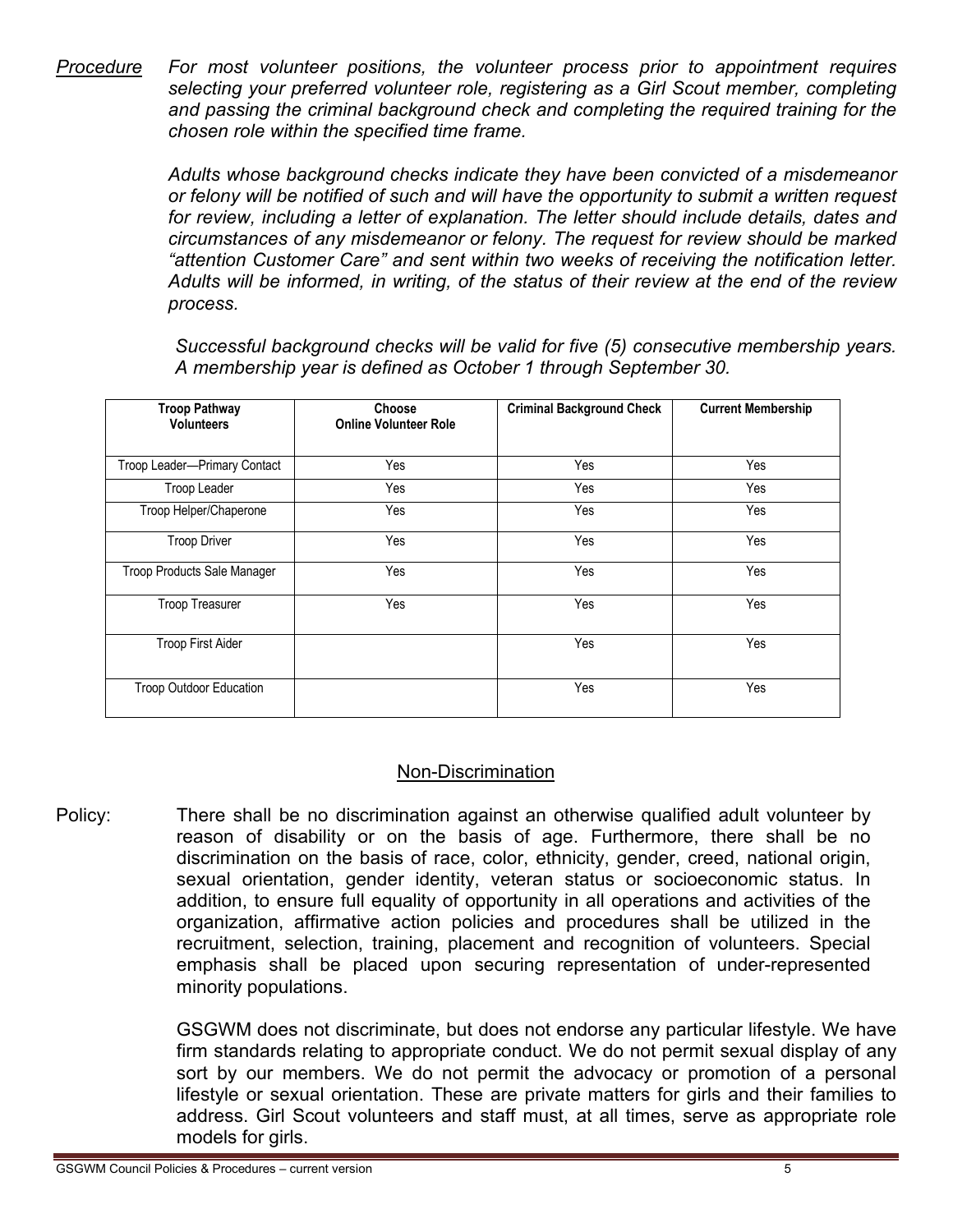# Conflict of Interest

- Definition: A conflict of interest exists when the interests or concerns of any volunteer, any member of their family, or party, group or organization in which the volunteer is actively involved may be seen as competing with or actually conflicts with the interests or concerns of GSGWM.
- Policy: No individual connected with GSGWM shall use her/his affiliation with the Council for personal or family gain, for benefit of another individual or organization of which a member is affiliated or for personal, professional, political or monetary gain without proper disclosure and council consent.

Volunteers may not serve on the Council's Board of Directors if they are serving as operational volunteers.

### Harassment

- Policy: The Council is committed to an environment and climate in which relationships are characterized by dignity, respect, courtesy, and equitable treatment. It is the policy of the organization to provide all volunteers with an environment free from all forms of unlawful or unwelcome harassment, including implied or expressed forms of sexual harassment.
- *Procedure: The Council expressly prohibits any form of harassment on the basis of race, color, ethnicity, religion, creed, sex, age, national origin, sexual orientation, gender identity, disability or socio-economic status. Any volunteer who feels that she/he has been subjected to harassment whether by another volunteer/Council staff member, or any agent of the organization, should promptly report the incident to a supervisor or to the Chief Executive Officer (CEO). The supervisor, upon receiving such a complaint, must report the matter to the CEO. The CEO shall take appropriate measures to resolve or correct the situation in an expeditious manner.*

*The Council reserves the right to refuse membership or reappointment, and to dismiss or suspend from affiliation with the Council any volunteer who, in conducting Girl Scout program, advocates, solicits, or promotes a personal lifestyle or sexual orientation so as to create a substantial risk that such conduct will be detrimental to the proper role model for girl members.*

# **Hostility**

- Definition: Hostility under this policy is considered to include physical violence as well as harassment, intimidation, stalking, coercion, display of weapons, threats, and talking or joking about hostility whether in person or through some other means of communications such as writing, telephone, voice mail, or electronic mail.
- Policy: GSGWM strictly prohibits hostility in any form against girl members, adult volunteers, staff members, visitors or anyone else having some involvement with the Council.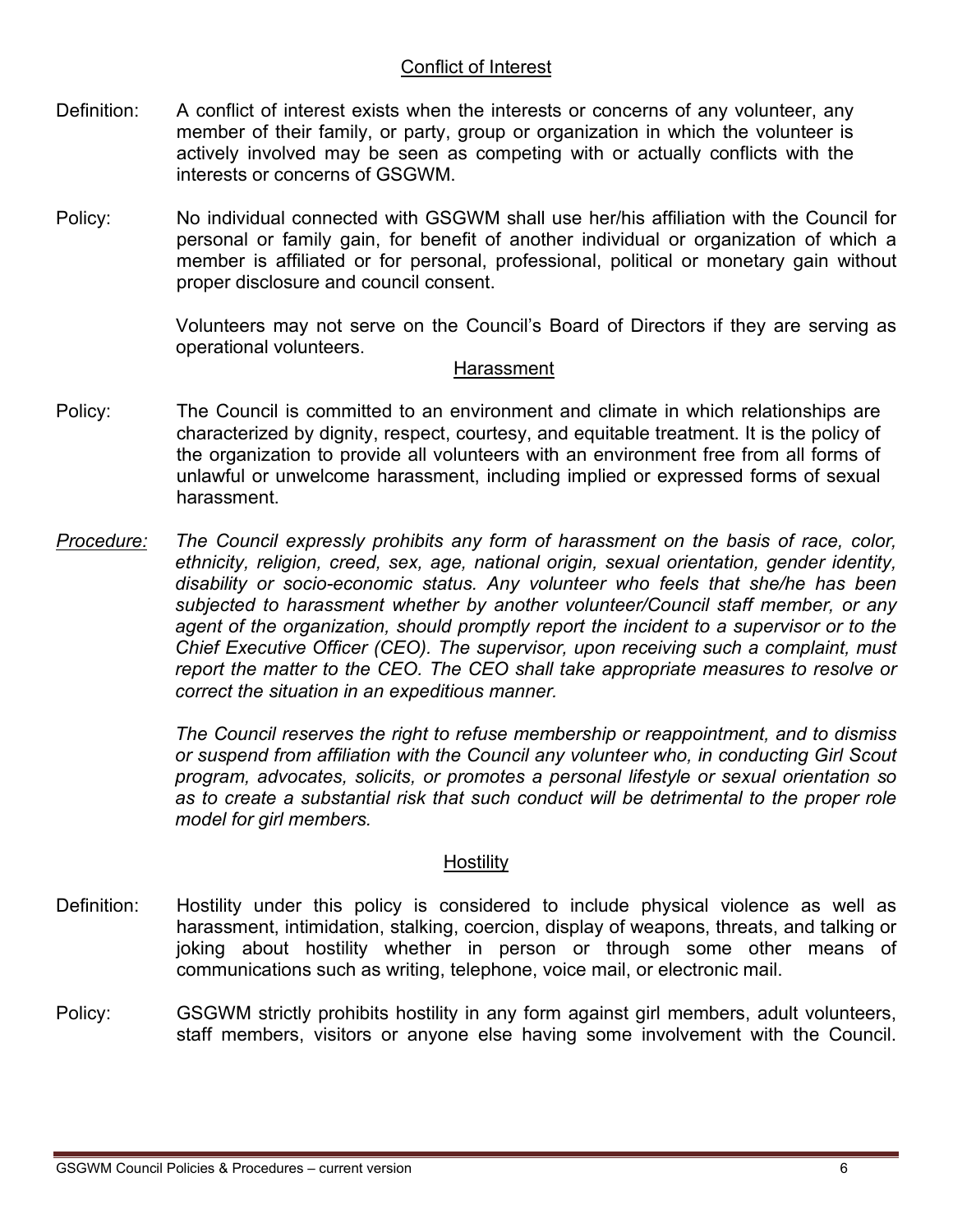- Definition: A "conflict" is defined as any kind of disagreement between two or more volunteers and/or parents. A "grievance" is defined as a dispute over the interpretation or application of a Council policy, practice or procedure OR a disagreement between one or more volunteers and an employed staff person.
- Policy: All volunteers shall have the opportunity to present their concerns and work to resolve the issues in a timely manner using the Council's conflict resolution procedures.
- *Procedure*: *Volunteers are first expected to discuss concerns with the individuals involved when a grievance or conflict arises. A problem-solving tone should be adopted during these discussions. If this does not resolve the issue then:*

*The parties should jointly discuss the situation with their Volunteer Support Coordinator and/or staff for support and guidance. If this does not resolve the issue, then:* 

*Each party involved in the conflict or grievance will fill out an "Incident Report" and submit it to their Volunteer Support Coordinator, unless the conflict is with the Volunteer Support Coordinator, in which case the report is submitted to the Council office. Please contact Customer Care [customercare@girlscoutsgwm.org](mailto:customercare@girlscoutsgwm.org) to be put in touch with the next level of supervision.*

*Council staff will review and research all incident reports. The Council staff will then provide a*  resolution plan. If one or more parties are not in agreement with the resolution plan then the *party(s) may, within 10 working days of the meeting held to resolve the conflict/grievance, submit to the next level of supervision[1](#page-6-0) a request, in writing, to continue the conflict/grievance process. The request should include the results of the first attempt at resolution, including dates, times, people involved, proposed resolution and explanation of why the proposed resolution is not acceptable.*

*The next level of supervision will respond to the request within 10 working days of receipt of the request to offer direction. If the issue is not resolved, the volunteer with the conflict/grievance may, within 10 working days of the meeting held to resolve the conflict/grievance, submit a request in writing to the next level of supervision to continue the conflict/grievance process. The request should include the results of the prior attempts at resolution, including dates, times, people involved, proposed resolution and explanation of why the proposed resolution is not acceptable.*

<span id="page-6-0"></span>*The next level of supervision, will respond to the request within 10 working days of receipt of the request to offer direction and resolution. If the issue is not resolved, the volunteer with the*  conflict/grievance may, within five (5) working days of the meeting held to resolve the *conflict/grievance submit to the CEO, or designee, a request in writing to continue the conflict/grievance process. The request should include the results of the prior attempts at resolution, including dates, times, people involved, proposed resolution and explanation of why the proposed resolution does not resolve the conflict/ grievance. The CEO, or designee, will respond to the request within 10 working days of receipt of the request and, will make a final binding decision.*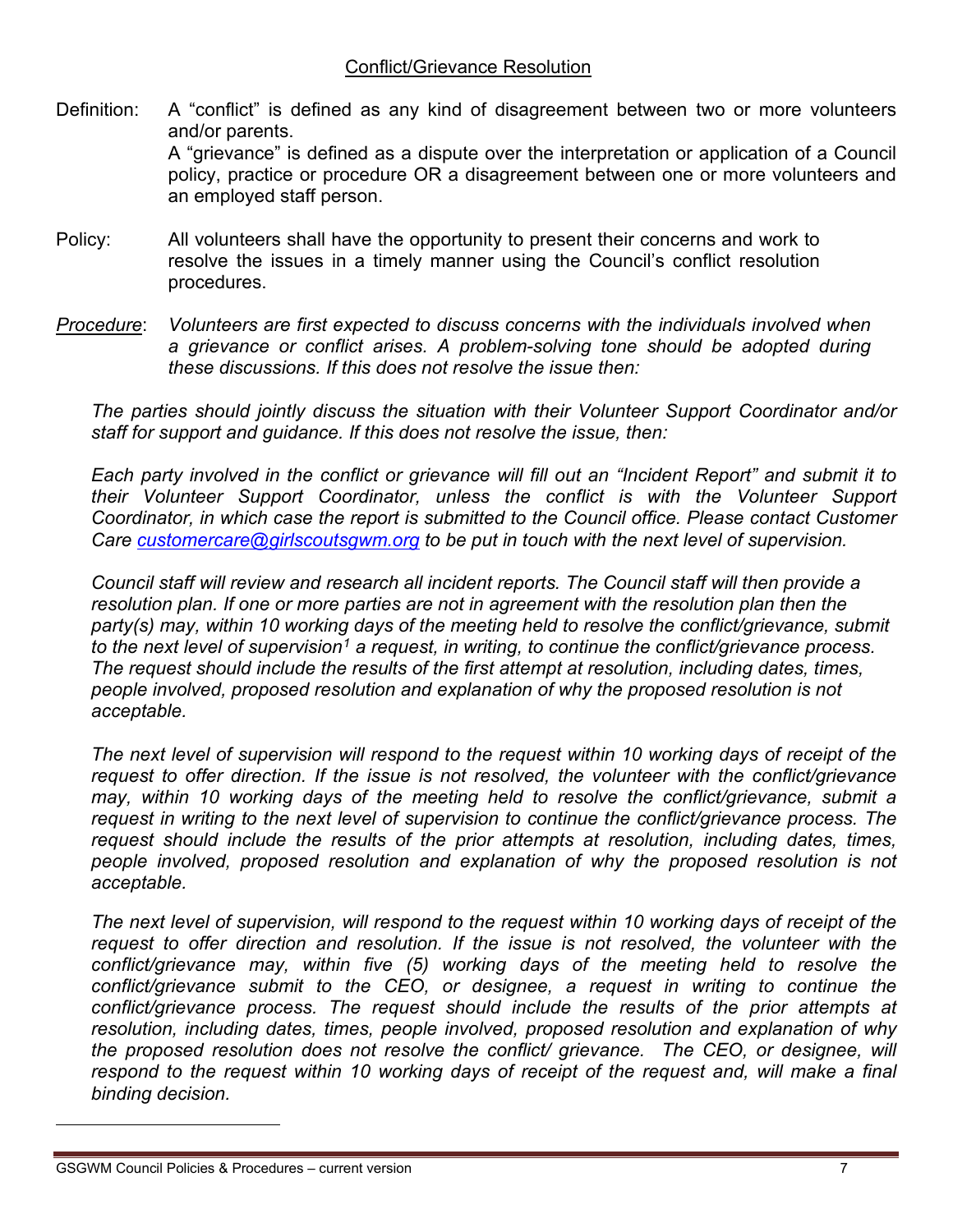# Indemnification and Liability Insurance

Policy: GSGWM's indemnification and liability insurance coverage will be extended to volunteers who are acting within the scope of their appointed position within GSGWM, are complying with all parts of these policies and complying with all standards and checkpoints identified in Safety Activity Checkpoints.

# Adult Development

Policy: GSGWM promotes adult development to ensure high quality programs for girls while providing opportunities for personal development for adults.

# Adult Learning

Definition: GSGWM defines "**direct service**" volunteers as those volunteers who facilitate the delivery of the Girl Scout Leadership Experience from a variety of volunteer positions (e.g., leaders, event chaperones, drivers, and program administrators.)

> GSGWM defines "**indirect service**" volunteers as those volunteers who support girls (e.g., product program, service unit support, adult training)

- Policy: Completion of appropriate adult development courses is required as outlined in Council procedures.
- *Procedure:* The following are required by council policy for volunteers providing **direct service** to *girls.*

*For all troop activities, two non-related Troop Leaders are required, including one woman. Additional adults, as required by adult ratios outlined in the applicable Safety Activity Checkpoints or Volunteer Essentials, must follow the requirements outline for Troop Helper/Chaperone (Refer to chart on page 9).* For new troops, two troops leaders must complete the required traninig with the guidelines put forth in the Adult Training chart on page 9. *Other troop volunteers such as troop helpers, chaperones, drivers, treasurers, product managers or outdoor educators must complete the required training with the guidelines put forth in the Adult Training chart on page 9.* 

*The courses required for volunteers providing indirect service to girls are included in the position specific job description.*

*Volunteers may be asked to take additional training to update or improve skills in certain areas. Please note that supplemental or additional training is required by our council to participate in outdoor activities with Girl Scouts. Additional Council-specific training is available to any volunteer.*

*The minimum standards outlined in Safety Activity Checkpoints regarding what specialized courses are required before undertaking certain activities will be followed. GSGWM has additional standards, including courses and certifications outlined in Volunteer Essentials that are required for higher risk activities.*

*GSGWM recognizes there may be people qualified and eager to volunteer in Girl Scouts but whose economic situations do not allow them to cover training expenses. Individuals who may need financial assistance are encouraged to consult privately*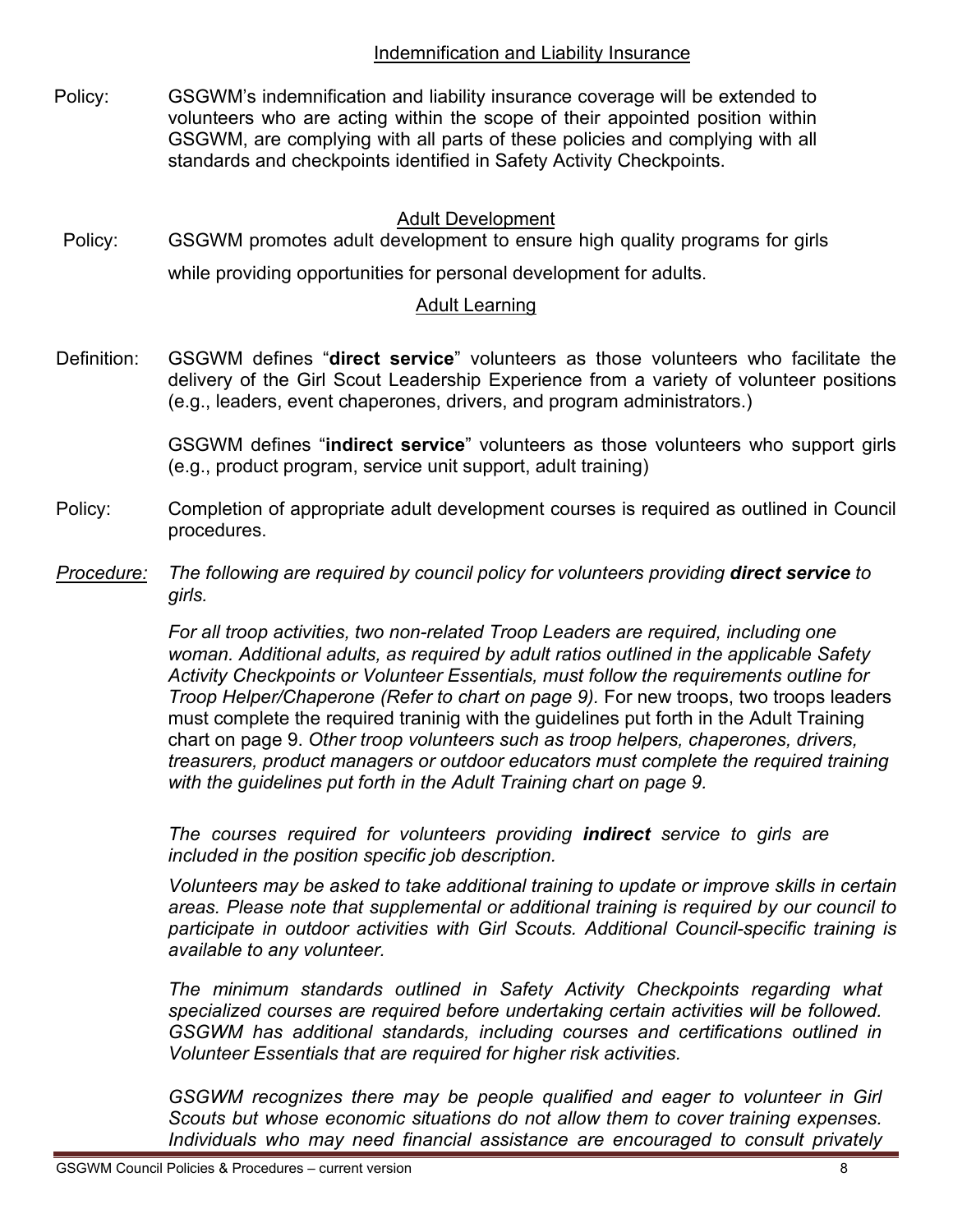*and in confidence with GSGWM to determine whether GSGWM is able to assist them with some or all of the adult development expenses necessary to fulfill the volunteer role. Contact [customercare@girlscoutsgwm.org](mailto:customercare@girlscoutsgwm.org) for more information.* 

*Participants need to register for all courses. A course may be cancelled if fewer than the minimum participants have registered by the deadline date. Registrations will be*  accepted on a first come, first served basis. If there is a fee for the course, it is to be *included with the registration. Incomplete registrations will not be accepted. Only participants registered by the deadline will receive a confirmation letter.*

*Failure to take required courses may result in dismissal from the position or not being re-appointed.* 

*Participants need to be present for the entire course in order to receive credit for attending the course.*

*Volunteers transferring from other Girl Scout councils who have documentation of prior experience or training may request a waiver from required council adult development courses. Contact [customercare@girlscoutgwm.org](mailto:customercare@girlscoutgwm.org) for additional information.* 

| <b>Troop</b><br><b>Volunteers</b>                 | <b>Successful</b><br>Leadership<br><b>Learning Series</b><br><b>Foundations 1-4</b> | <b>Successful</b><br><b>Leadership Learning</b><br>Series - Outdoor | <b>Review</b><br>(online<br>through<br><b>Troop Packet)</b><br><b>Volunteer</b><br><b>Essentials</b><br><b>Documents</b> | <b>Troop</b><br><b>Finance</b><br>101 &<br>102 | <b>Product</b><br><b>Sale</b><br><b>Training</b> |
|---------------------------------------------------|-------------------------------------------------------------------------------------|---------------------------------------------------------------------|--------------------------------------------------------------------------------------------------------------------------|------------------------------------------------|--------------------------------------------------|
| Troop Leader-<br>Primary<br>Contact               | Within 90 days of<br>approval                                                       | Within Year 1                                                       | Yes                                                                                                                      | Yes                                            | Yes                                              |
| Troop Leader                                      | Within 90 days of<br>approval                                                       | Within Year 1                                                       | Yes                                                                                                                      | Yes                                            | Yes                                              |
| <b>Troop Helper</b>                               | Within 90 days of<br>approval                                                       | Within Year 1                                                       | Yes                                                                                                                      | $**$                                           | $**$                                             |
| Troop<br>Chaperone                                | Within 90 days of<br>approval                                                       | Within Year 1                                                       | Yes                                                                                                                      | $**$                                           | $**$                                             |
| <b>Troop Driver</b>                               | Within 90 days of<br>approval                                                       | Within Year 1                                                       | Yes                                                                                                                      | $*$                                            | $**$                                             |
| <b>Troop Product</b><br><b>Sales</b><br>(Cookies) | $**$                                                                                | $**$                                                                | Yes                                                                                                                      | $**$                                           | Yes                                              |
| <b>Troop Product</b><br>Sales (Fall<br>Product)   | $**$                                                                                | $**$                                                                | Yes                                                                                                                      | $**$                                           | Yes                                              |
| Troop<br>Treasurer                                | $**$                                                                                | $**$                                                                | Yes                                                                                                                      | Yes                                            | $**$                                             |
| *Troop<br>Outdoor<br>Educator                     | $**$                                                                                | Within 90 Days of<br>Approval                                       | Yes                                                                                                                      | $**$                                           | $**$                                             |

**Adult Learning gsLearn (Troop Roles)**

\* Troop Outdoor Educator is a pre-requisite for Council OAW, BOLS, and AOLS training \*\*Training is available in gsLearn, however it is not required.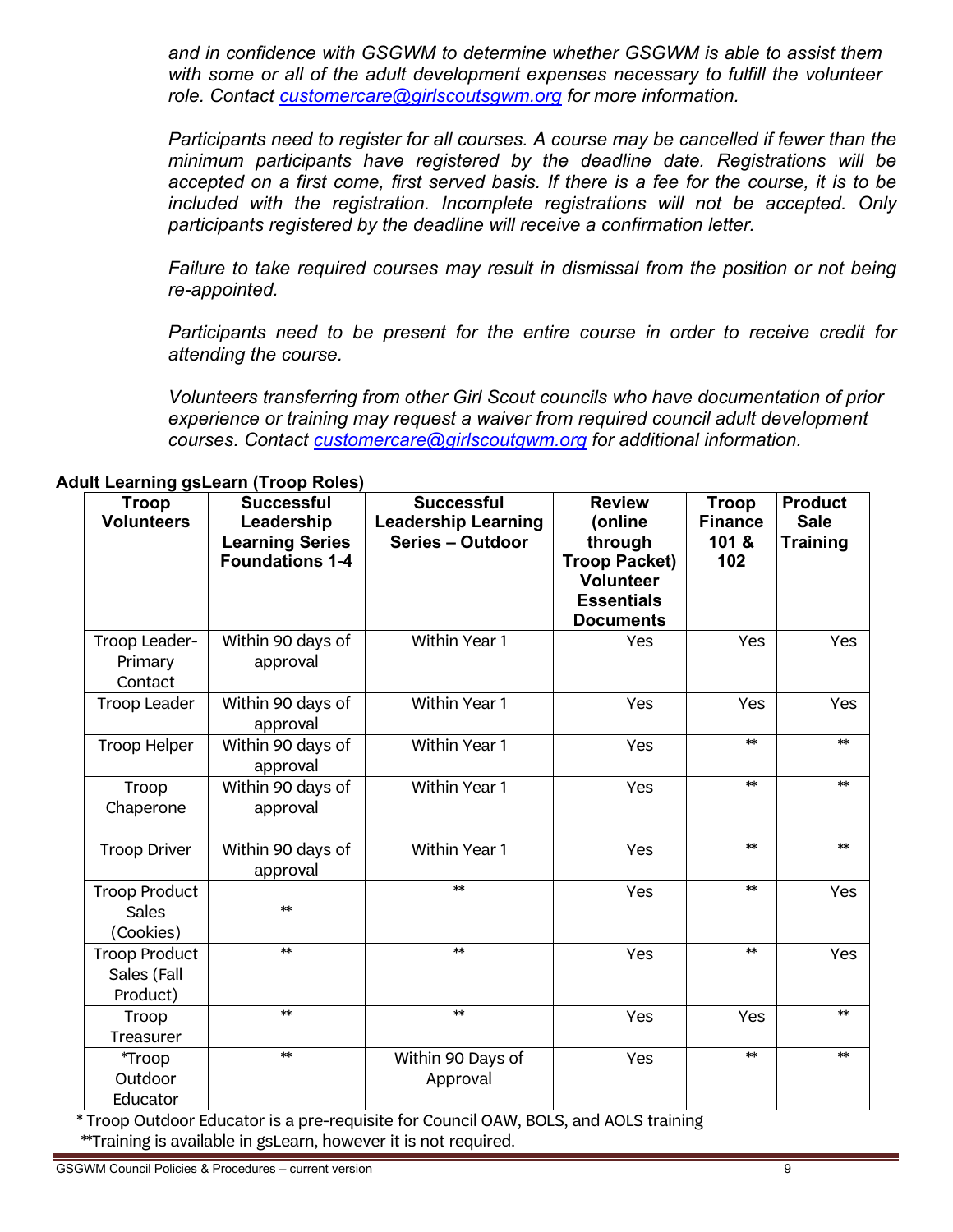# **Adult Learning gsLearn (Community Roles)**

| <b>Troop</b><br><b>Volunteers</b>                | <b>Successful</b><br><b>Leadership</b><br><b>Learning Series -</b><br><b>Foundations 1-4</b> | <b>Successful</b><br><b>Leadership</b><br><b>Learning Series -</b><br>Outdoor | <b>Review (online</b><br>through Troop<br>Packet)<br><b>Volunteer</b><br><b>Essentials</b><br><b>Documents</b> | <b>Troop</b><br><b>Finance</b><br>101 & 102 | <b>Product</b><br><b>Sale</b><br><b>Training</b> | <b>Ongoing</b><br><b>Council</b><br><b>Trainings</b> |
|--------------------------------------------------|----------------------------------------------------------------------------------------------|-------------------------------------------------------------------------------|----------------------------------------------------------------------------------------------------------------|---------------------------------------------|--------------------------------------------------|------------------------------------------------------|
| Volunteer<br>Support<br>Coordinator              | Within 90 days of<br>approval                                                                | Within Year 1                                                                 | Yes                                                                                                            | $**$                                        | $**$                                             | As<br>Required                                       |
| Community<br>Liaison                             | Within 90 days of<br>approval                                                                | Within Year 1                                                                 | <b>Yes</b>                                                                                                     | $**$                                        | $**$                                             | As<br>Required                                       |
| Community<br>Accounting<br>Coordinator           | Within 90 days of<br>approval                                                                | Within Year 1                                                                 | Yes                                                                                                            | <b>Yes</b>                                  | $**$                                             | As<br>Required                                       |
| Community<br><b>Product Sales</b><br>Coordinator | Within 90 days of<br>approval                                                                | Within Year 1                                                                 | Yes                                                                                                            | $**$                                        | Yes                                              | As<br>Required                                       |

\*\*Training is available in gsLearn, however it is not required.

# Adult Recognition

Policy: GSGWM will follow a system of recognitions that is outlined in GSGWM's *Adult Recognition Booklet*, and Girl Scouts of the USA's publication *Recognitions Guidelines.*

# **GROUP MANAGEMENT**

# Adult/Girl Ratios

Policy: Ratios outlined in the *Safety Activity Checkpoints* will be followed for all Groups and activities, meetings, trips and camping.

# Overnight Sleeping Arrangements

- Policy: During overnight experiences, sleeping arrangements must be as follows:
	- Under no circumstances, may one adult and one girl share a bed, regardless of family relationship.
	- Men must have separate sleeping and bathroom facilities from the girls.
	- Female adults may share sleeping accommodations with Daisy and Brownie Girl Scouts.
	- Whenever possible, Junior or older Girl Scouts should have sleeping accommodation separate from the adults.
	- Troops traveling will be provided guidelines for accommodations in hotels, etc. when trips are approved.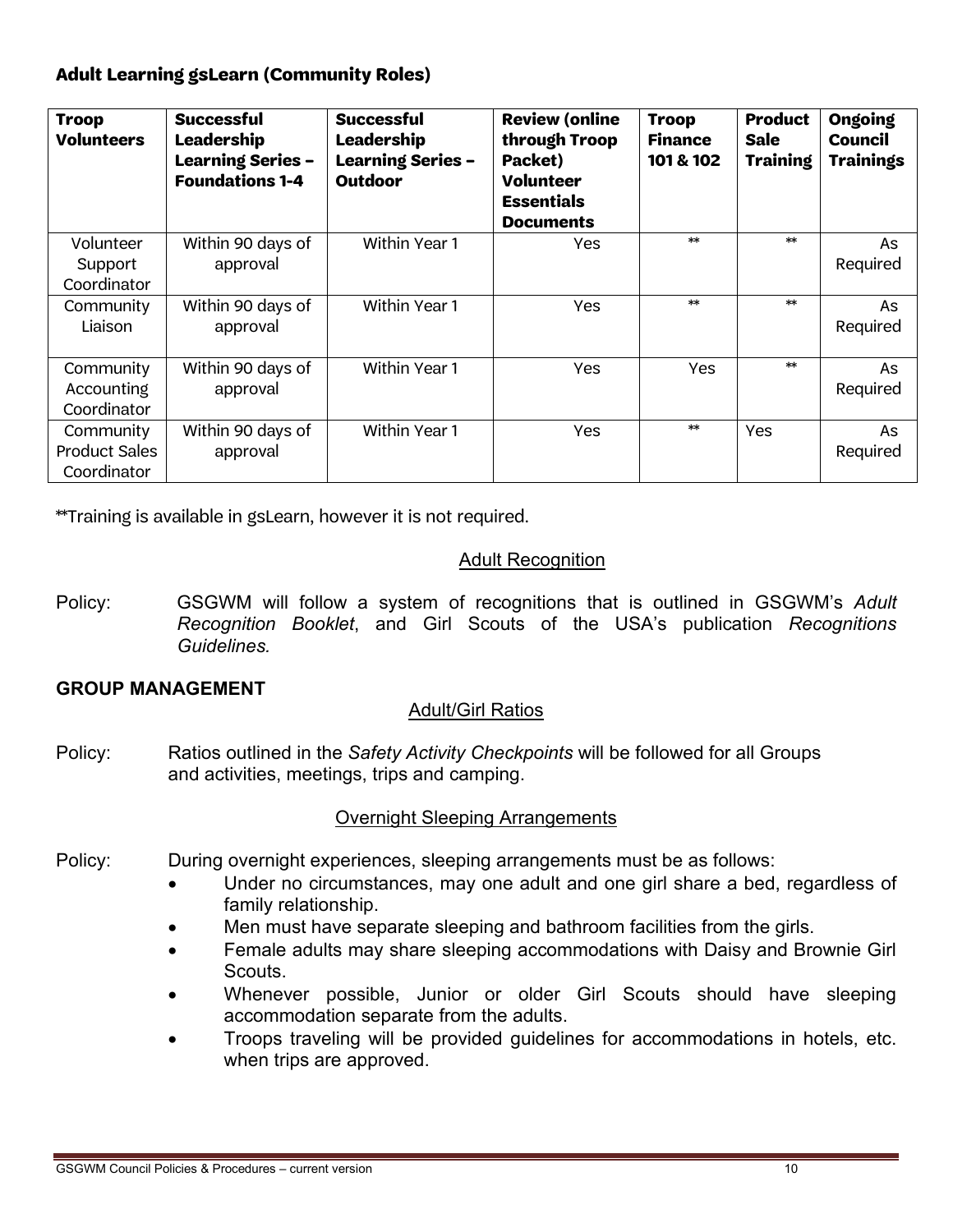*Procedure:* During family or parent-daughter overnights, one family unit may sleep in the same quarters where areas are designated to accommodate a family arrangement. It is not mandatory that an adult sleep in the sleeping area (tent, cabin, or designated area) with the girls, but if an adult female does share the sleeping area, there should always be two unrelated adult females present.

# Releasing Girls from Girl Scout Activities

- Policy: Girl Scout volunteers in a leadership position, assume responsibility for the Safety of the girls.
	- Girls are released directly to their parent/guardian at the end of every meeting/event.
	- The parent/guardian must come into the meeting site to retrieve their girls.
	- If, at any time, the adult picking up any girl is not considered to be in an appropriate condition for the girl to be safely released, the *"GSGWM Guidelines for Volunteers Releasing Children to Impaired Drivers"* will be followed.

*Procedure: Girls are released only to their parent/guardian unless written authorization from a parent/guardian is given to the troop leader for the following situations:*

- *Someone different to pick up the girl*
- *The girl will be allowed to walk home*

# *GSGWM Guidelines for Volunteers Releasing Children to Impaired Drivers*

*Procedure: When the parent/guardian or approved adult, who arrives to drive a girl home, shows signs of being impaired; the following guidelines will be followed:*

- *1. Assess the situation to the best of your ability to determine if the driver is impaired. Note the license plate number, the make and model of the driver's vehicle.*
- *2. Determine that this driver is the person who is supposed to transport the child (either a parent, legal guardian, or a person who has written permission from the parent or legal guardian.)*
- *3. Ask another adult volunteer to assess the situation too.*
- *4. Away from the girls, discuss with the driver your concern about her/his ability to transport the child safely. Speak with the driver about the signs you observed in a calm voice. Try to determine if there is a reasonable explanation as to why the adult appears impaired. Ask if there is someone else at home who could come to drive the girl home.*
- *5. If she/he is uncooperative, have your troop co-leader or other volunteer assistant call the girl's home or emergency contact to find another driver.*
- *6. If you cannot reach another parent or emergency contact and you suspect that the driver is impaired, you or your troop co-leader or other volunteer assistant should call the local police, express your concern, and seek their advice and assistance. It is important to remain calm, to use good judgment, to be firm but non-confrontational.*
- *7. When the situation is under control, call GSGWM Customer Care (1-888-474-9686) during the business hours of 8:30am to 5:00pm to report the incident, the action taken, and the result. If the situation occurs outside of our normal business hours call (603) 716-6149 once the situation is under control. (Refer to Crisis Communications sheet for details)*
- *8. Document the incident on an Incident Report and forward the report, as soon as possible, to Girl Scouts of the Green and White Mountains, Attention: Mission Delivery,1 Commerce Drive, Bedford NH 03110-6835.*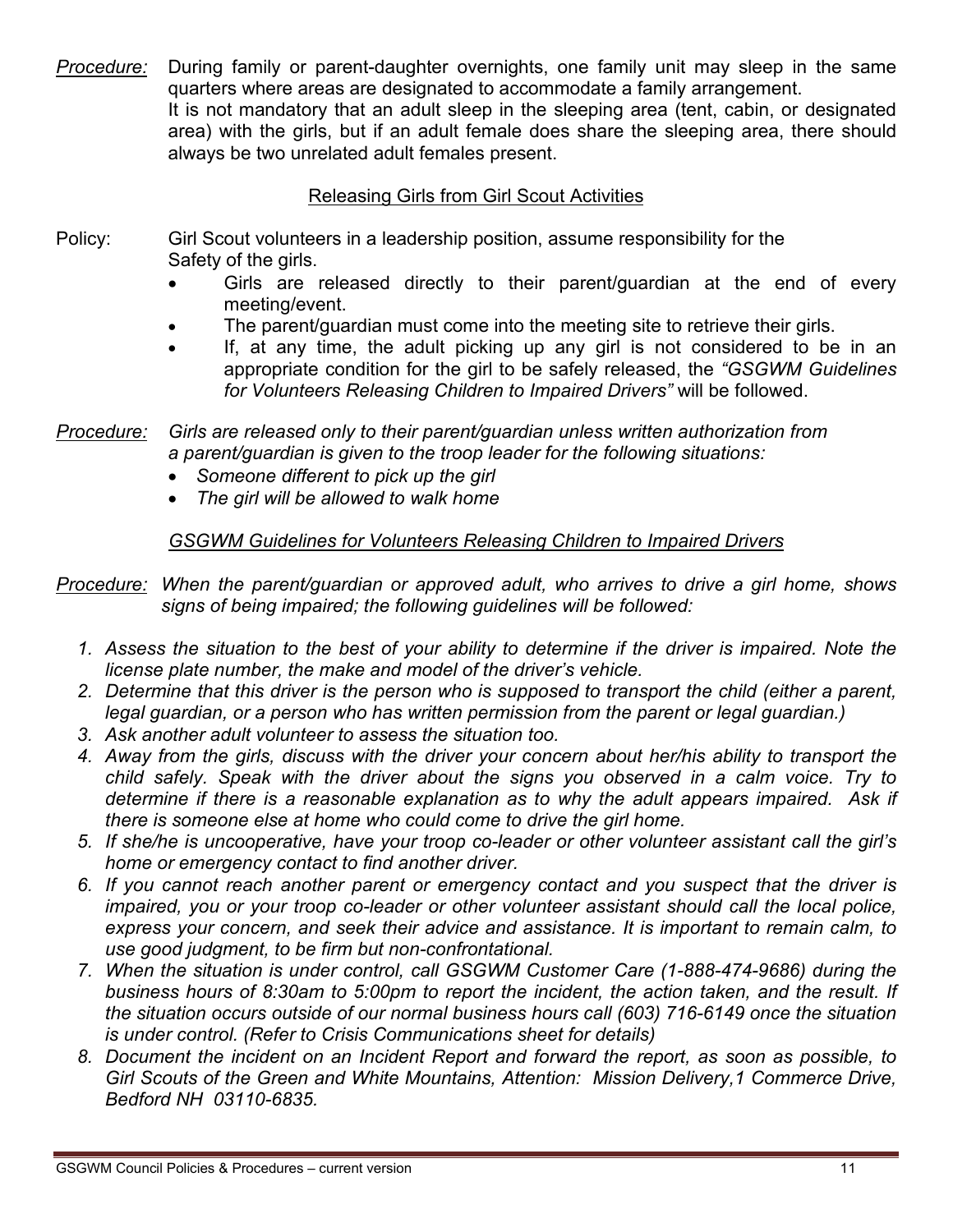# Group Meeting Places

Policy: Regular Group meetings will be held in public buildings. Exceptions may be made in order to accommodate the special needs of Group members. All meeting places not in public buildings must be inspected for safety and accessibility prior to use. In addition, the homeowner must provide a current Certificate of Insurance at the beginning of each membership year, and a copy of any renewal/change that occurs during the year.

> When Girl Scout activities take place in a private home, the adult in charge shall ensure that all guns, alcohol, prescription drugs, etc. in the home are inaccessible.

If the group meeting or activity is being held in a private residence all persons 18 years or older who reside at that residence must successfully complete a criminal background check prior to the first meeting.

Pets shall be kept contained during all Girl Scout meetings and activities.

*Procedure: Inspections of non-public meeting places where meetings or activities are held shall be conducted prior to use, and following reports of any changes in the meeting space that may impact safety, accessibility, and adherence to GSGWM policies. An inspection will also be required if a new, non-public location is chosen by the troop.* 

*Locations will be inspected for safety, accessibility, and adherence to GSGWM policies.*

# **PROGRAM TRAVEL**

Definitions: SHORT TRIP (Daisies and older) is defined as any activity planned outside of the group's regular meeting place, date, and time which is less than four hours.

> DAY TRIP (Daisies and older) is defined as any full day activity (greater than four hours) planned outside of the group's regular meeting place, time and date which is not an overnight.

> OVERNIGHT TRIP (Daisies and older) is defined as any activity or event that takes place beyond the normal meeting place, time and date, but not more than two nights.

> EXTENDED TRIP (Juniors and older) is defined as any activity or event that takes place beyond the normal meeting place, time, and date, and lasting three or more nights. In addition, any trip that is outside of New England or New York and all International trips, regardless of length or number of nights, is considered an extended trip.

> HIGH RISK ACTIVITIES are defined as any activity that requires specialized skills, training, equipment and/or supervision. Examples of activities that are high risk include, but are not limited to: equine activities, white water activities, open ocean activities, ropes course and rock climbing. For more examples, please refer to the Safety Activity Checkpoints document on our council website.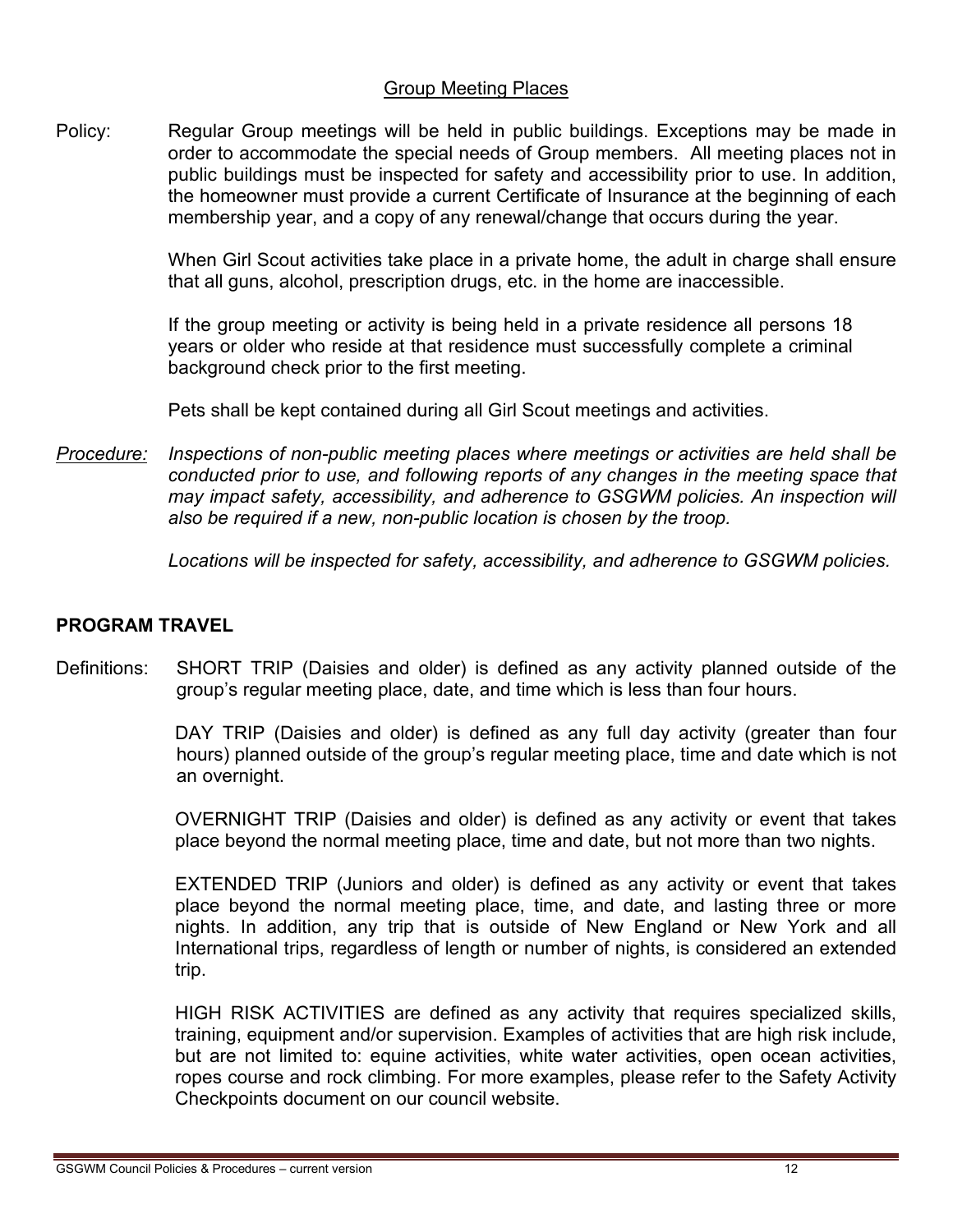# **PROGRAM TRAVEL cont.**

Policy: At least one registered adult accompanying the group must have completed the training required for the activity in accordance with Council procedures.

> A signed parent/guardian permission form is required for each girl for activities that take place beyond the usual meeting date, place and/or time.

Safety Activity Checkpoints regarding overnights and travel must be observed for all activities.

*Procedure: Refer to the "Adult Development" section for training requirements for each type of event/travel.* 

> *The "Annual Permission" form provides parent/guardian permission to travel to, attend and participate in troop and Council-sponsored activities that are two (2) nights or less AND not considered high-risk activities as outlined in Safety Activity Checkpoints.*

*If a parent/guardian chooses not to sign the "Annual Permission" form, she/he must sign the "Single Event Permission" form for each activity or event that takes place outside of the regular group meeting place, time and date that is two (2) nights or less.* 

*The "Travel Plan for Extended Trip" form is submitted to obtain Council permission to travel to, attend, and participate in troop and council-sponsored activities that are more than two (2) nights. Use the chart on the next page to determine the type of approval needed, additional insurance needs, approval timeline and personnel, any minimum age requirements and/or any Prerequisites for the type of travel selected.*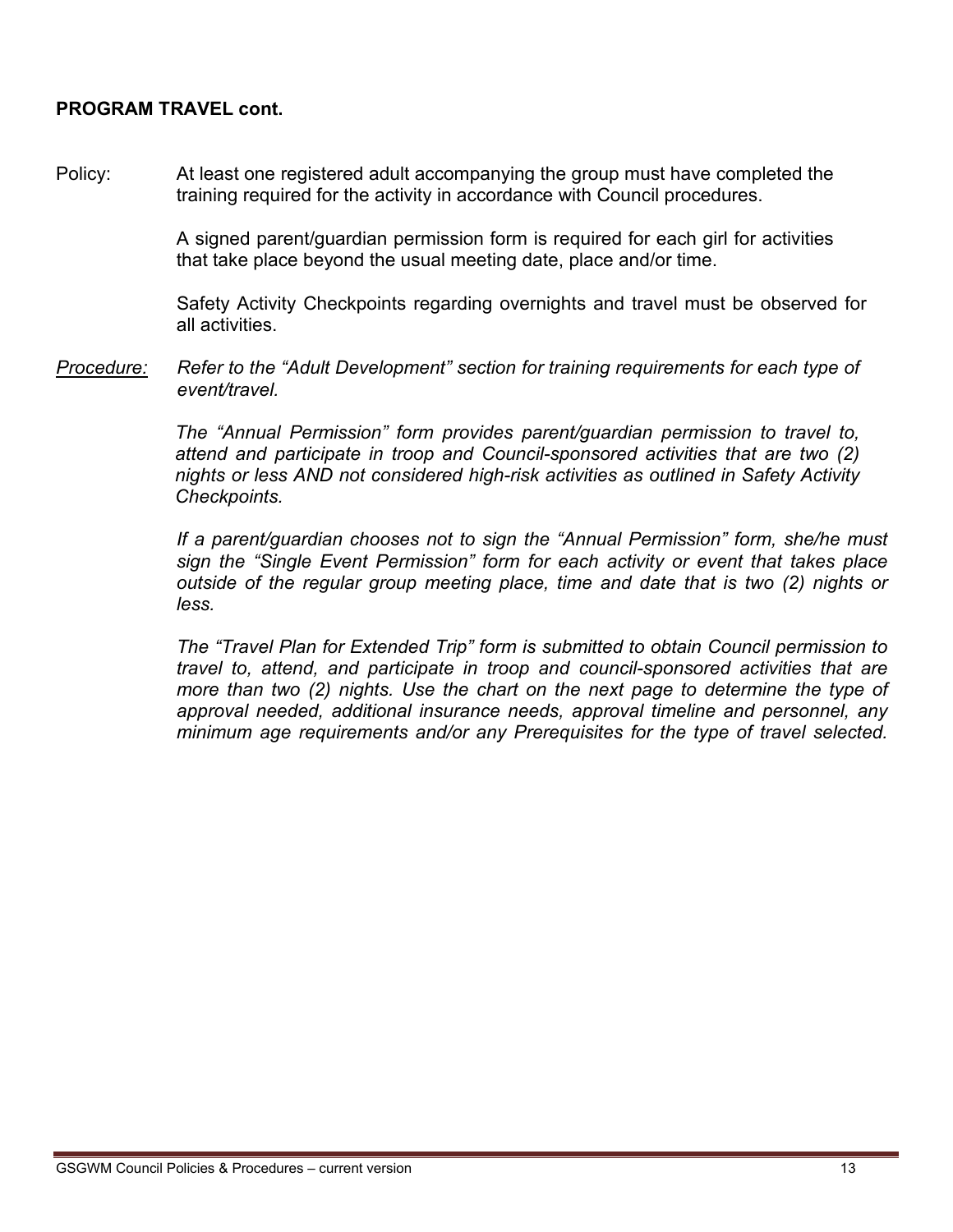| <b>Travel</b><br>type        | <b>Criteria</b>                                                                                                                                     | <b>Forms/Approval</b>                                                                                                                     | <b>Training</b><br><b>Required</b>             | <b>Supplemental</b><br><i><b>Insurance</b></i><br><b>Needed</b> | <b>Minimum age</b>                                                                                                                                                                                                        | <b>First</b><br><b>Aider</b><br><b>Needed</b> |
|------------------------------|-----------------------------------------------------------------------------------------------------------------------------------------------------|-------------------------------------------------------------------------------------------------------------------------------------------|------------------------------------------------|-----------------------------------------------------------------|---------------------------------------------------------------------------------------------------------------------------------------------------------------------------------------------------------------------------|-----------------------------------------------|
| Short Trip<br>or Day<br>Trip | Outside of usual<br>meeting place,<br>time, or date                                                                                                 | "Annual Permission"<br>form or "Individual<br>Permission" form                                                                            | Position<br>specific<br>leadership<br>training | Yes, if non-<br>members are<br>participating                    | May be made by<br>girls of all ages                                                                                                                                                                                       | Yes*                                          |
| Overnight<br>Trip            | Beyond usual<br>meeting place,<br>time, or date<br>Lasting two (2)<br>nights or less                                                                | "Annual Permission"<br>form or "Individual<br>Permission" form                                                                            | Position<br>specific<br>leadership<br>training | Yes, if non-<br>members are<br>participating                    | Recommended for<br><b>Girl Scout Brownies</b><br>and older.<br>However, Daisies<br>may participate in<br>an occasional<br>overnight<br>experience                                                                         | Yes                                           |
| Extended<br>Trip             | Beyond usual<br>meeting place,<br>time, or date<br><b>Lasting Three</b><br>(3) nights or<br>more or is<br>outside of New<br>England, or<br>New York | "Travel Plan for<br><b>Extended Trip" form</b><br><b>Health History</b><br>"Annual Permission"<br>form or "Individual<br>Permission" form | Position<br>specific<br>leadership<br>training | Yes for all<br>Extended<br>Trips                                | For travel within<br>New England or<br><b>New York Girl</b><br>Scout Juniors and<br>older<br>For travel beyond<br>New England or<br>New York, and for<br>international travel,<br><b>Girl Scout Cadettes</b><br>and older | Yes                                           |

*\* Local trips within a reasonable distance from the normal meeting location and with consistent cellular service or other dependable access to emergency and rescue personnel do not require a "First Aider." Such trips may include the local library, police or fire station, or a walk to the park*.

# Certificates of Insurance

*Procedure: Certificates of Insurance must be requested from or on file for destinations for the following activities:*

- *Rental of facility or services (ex. rental of church hall, campground, skating rink)*
- *Contracted services (ex. rental of school bus, contracted specialist)*
- *High risk activities (ex. visit to riding facility, rock climbing, rafting, activities requiring waivers)*

*A certificate is NOT required for activities that are normally open to the public or for which you are purchasing a ticket or admission. Example, a certificate is not required for a trip to an ice cream store, visit to public museum, hay ride or apple picking where it is open to the public, fire station visit, etc. (If you are purchasing Greyhound bus tickets for a trip to New York City, no certificate would be required. A certificate is required if you are chartering a bus specifically for your group. A certificate is not required if you visit the zoo and purchase admission. A certificate is required if you contract with an expert to bring animals to your meeting.*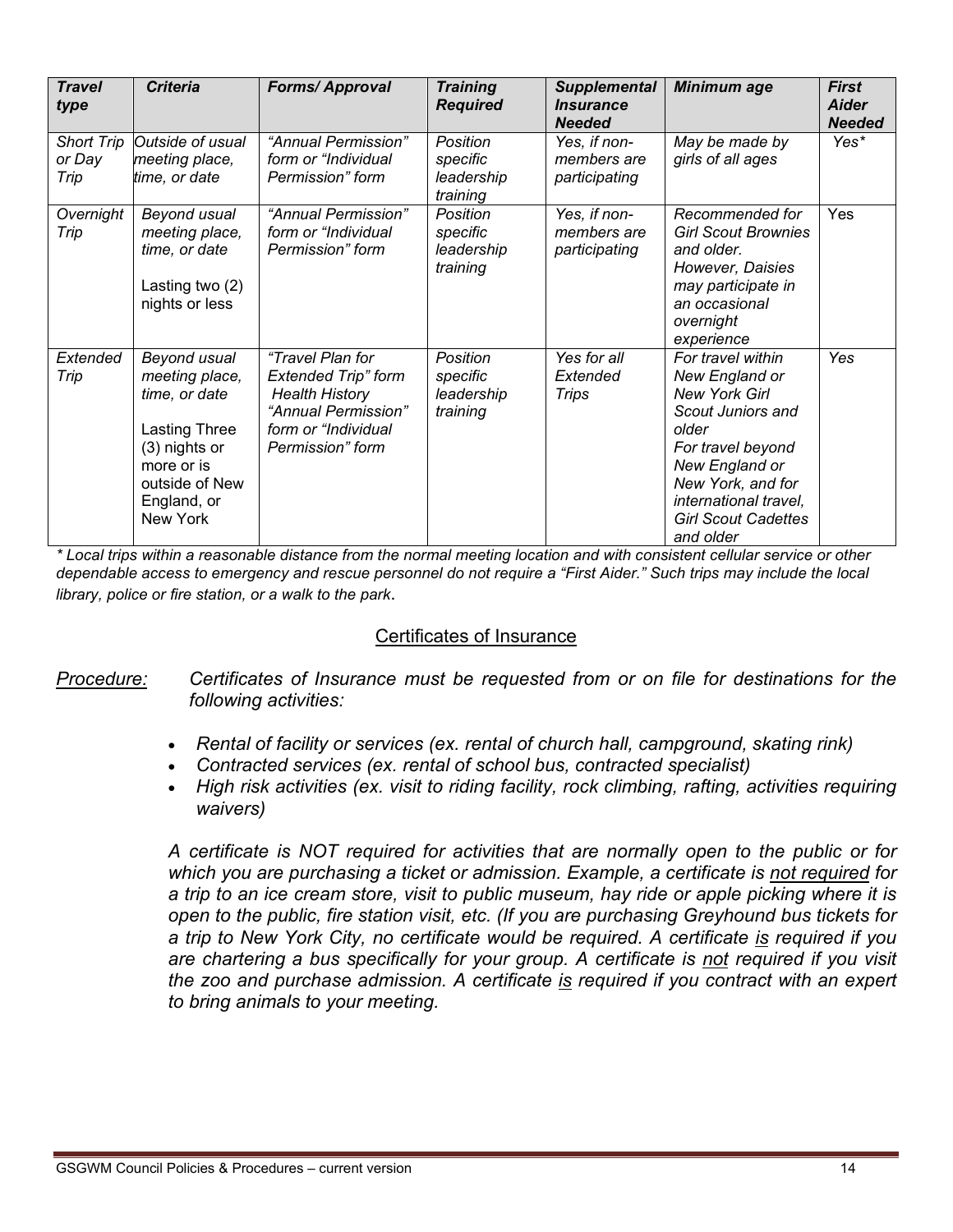# **Transportation**

Policy: Girl Scout groups traveling by car must adhere to state laws and safe-driving practices at all times.

> The number of occupants in the vehicle must not exceed the intended capacity of the vehicle and each occupant must have his/her own seat and be buckled into a seat belt. Car seats and booster seats must be used as defined by the state law for the state in which you are traveling.

The use of 15-passenger vans for Girl Scout activities is prohibited.

The use of 12 (or fewer) passenger vans (as defined by the DMV), is permitted under the following conditions:

- The passenger count in any van is limited to 9 people, including the driver.
- No equipment can be towed behind the vehicle or carried on the roof.
- Drivers must be at least 21 years old, have at least 5 years of driving experience, have proof of insurance, and have a Council approved trip application.
- Drivers must obey all motor vehicle and safety laws and standards.

When driving girl and/or adult members, a driver must:

- Be a registered adult Girl Scout, at least 21 years old, and have successfully completed the volunteer approval process and background check.
- Have a first-aid kit appropriate for the number of passengers, length and destination of the trip in the vehicle
- Have in her/his possession a signed parent/guardian permission form for each girl in vehicle (Refer to Travel section of these policies)
- Not use a cell phone, text or email while driving
- Provide proof of a valid driver's license, proof of liability insurance with bodily injury and property damage insurance limits of coverage of at least \$100,000/\$300,000 bodily injury and \$50,000 property, and sign the appropriate paperwork, and
- Be in possession of the council after-hours emergency contact information

One adult driver per vehicle is allowed as long as the adult/girl ratio is met for the activity.

*Procedure: Mileage covered per day should be reasonable for the type of transportation being used, terrain and weather as well as for the age of girl members being transported. Time should be allowed for eating, sleeping, rest and relaxation, recreation and personal needs.*

*The use of public transportation is recommended whenever possible.*

*All participants should have current identification with them at all times.*

*In the event an accident occurs in a personal vehicle, the owner's personal insurance is considered the primary insurance.*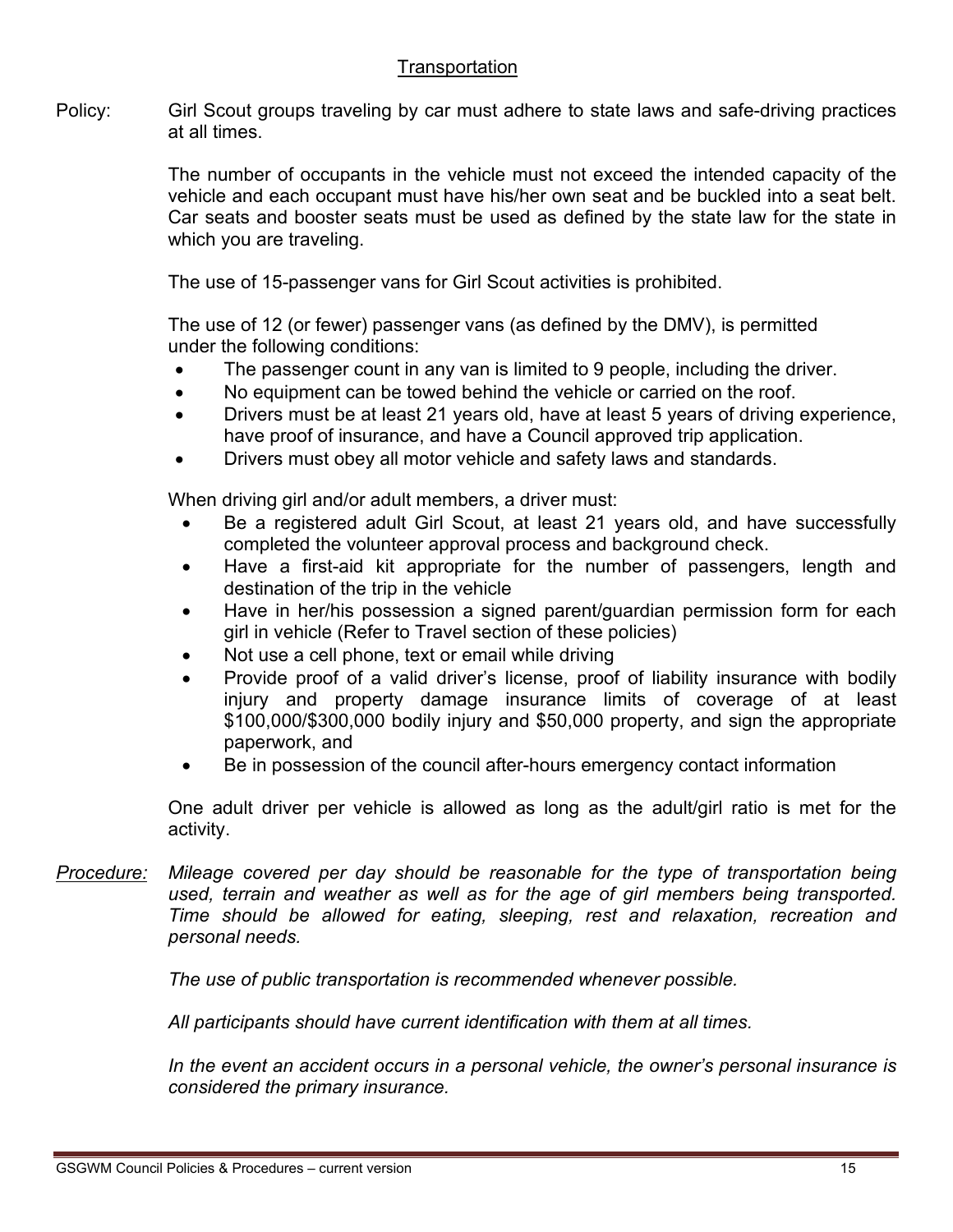*Any adult (female or male) who is a registered member and has completed the volunteer approval process and cleared a background check may be a driver alone in a vehicle only for the period of time that travel takes place and must have a minimum of two girls in the vehicle. Once the destination is reached the group reassembles and the troop organization policy must be met for the activity or event.*

*An adult driver (female or male) is allowed to be alone in a vehicle with one child only if the adult is the parent/guardian of that child.*

## Supplemental Insurance

Policy: All Girl Scout activities must be covered by the appropriate insurance.

*Procedure: In addition to the Mutual of Omaha Plan 1 Basic Coverage that is a part of membership in Girl Scouts of the USA, additional supplemental insurance will be purchased as outlined below:*

|                         | Plan 1 Basic<br>Coverage (included<br>with membership<br>dues - additional<br>purchase of this Plan<br>not required)*                                                                                                                                                                                                        | Plan 2 Accident<br>Insurance                                                                                                                                                                                                                                   | Plan* 3E/3P<br>Accident and<br><b>Sickness</b><br>Insurance*                                                                                                                                                                                                | Plan 3PI Accident<br>and Sickness<br>Insurance for<br>International Trips*                                                                                                                                               |
|-------------------------|------------------------------------------------------------------------------------------------------------------------------------------------------------------------------------------------------------------------------------------------------------------------------------------------------------------------------|----------------------------------------------------------------------------------------------------------------------------------------------------------------------------------------------------------------------------------------------------------------|-------------------------------------------------------------------------------------------------------------------------------------------------------------------------------------------------------------------------------------------------------------|--------------------------------------------------------------------------------------------------------------------------------------------------------------------------------------------------------------------------|
| Eligibility<br>Summary* | Every registered Girl<br>Scout member (girls<br>and adults)                                                                                                                                                                                                                                                                  | For members and<br>non-members                                                                                                                                                                                                                                 | For members and<br>non-members                                                                                                                                                                                                                              | For members and<br>non-members                                                                                                                                                                                           |
| Coverage<br>Summary*    | Covers every<br>registered Girl Scout<br>member for any<br>approved,<br>supervised activity of<br>the Girl Scouts,<br>except activities<br>lasting three (3)<br>nights or more (a<br>third night is covered<br>only for any official<br>federal holiday).<br>Covers travel directly<br>to and from the<br>covered activities | Members-<br>Covered during<br>activities/events<br>lasting three (3)<br>nights or more.<br>Nonmembers-<br>Covered as<br>participants<br>regardless of the<br>length of the<br>activity/event.<br>Covers travel<br>directly to and<br>from the covered<br>event | Members and<br>nonmembers are<br>covered for<br>accident and<br>sickness.<br>The non-duplication<br>provision does<br>apply to Plan 3E,<br>but does not apply<br>to Plan 3P.<br>Both plans cover<br>travel directly to<br>and from the<br>covered activity. | Plan 3PI includes<br>the same coverage<br>found in Plan 3P (for<br>events lasting more<br>than two nights and<br>not covered under<br>Basic Plan 1), but<br>with a Travel<br><b>Assistance Service</b><br>feature added. |

*\*For more detailed information on each plan, please contact Council Customer Care at [customercare@girlscoutsgwm.org](mailto:customercare@girlscoutsgwm.org) or 1-888-474-9686.*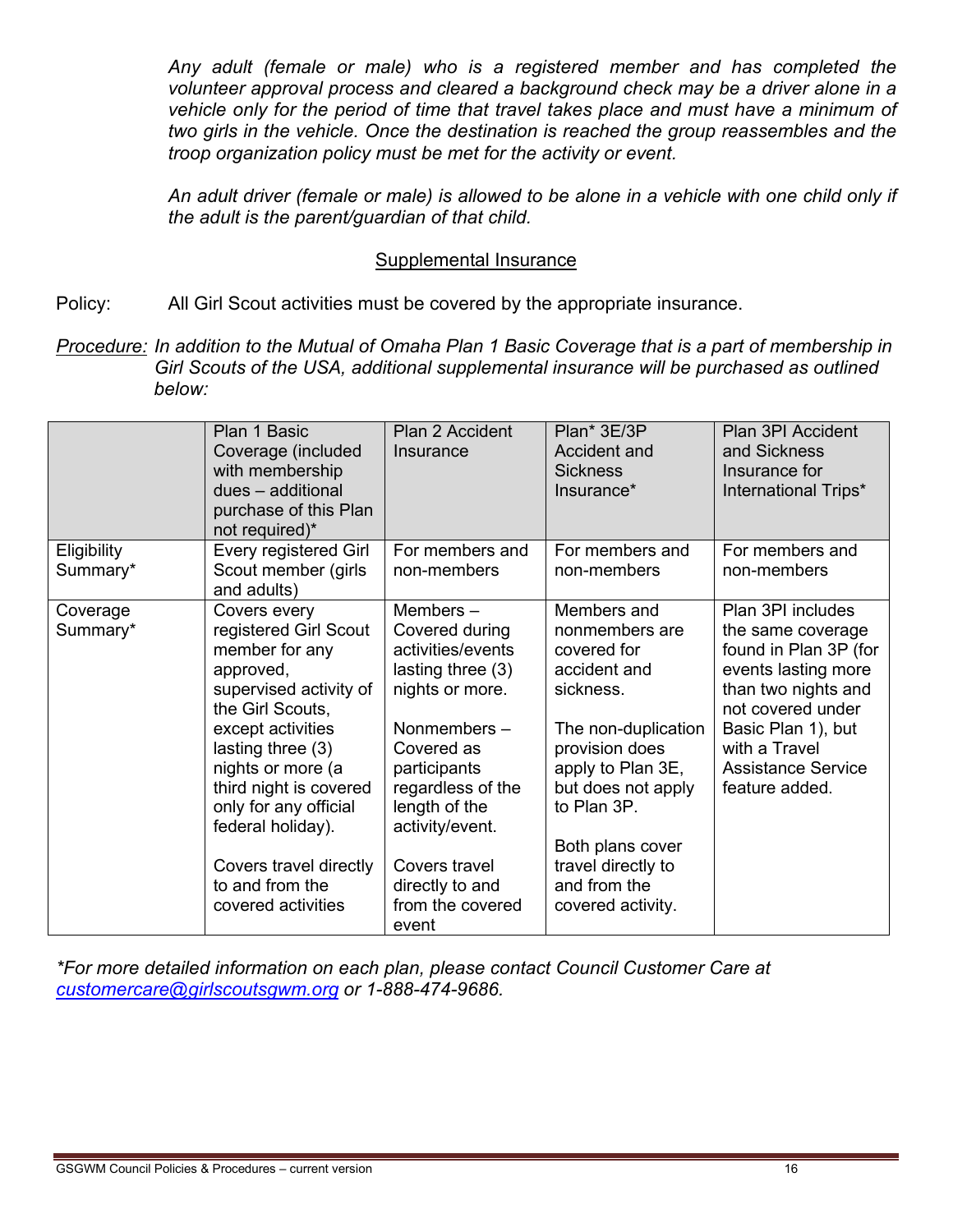*To purchase additional insurance, contact Council Customer Care at [customercare@girlscoutsgwm.org](mailto:customercare@girlscoutsgwm.org) or 1-888-474-9686 at least three weeks prior to the event with the following info:*

- *Name of adult in charge*
- *Adult in charge's e-mail address (or phone number if no e-mail is available)*
- *Troop/Group name/number*
- *Name, date(s) and location of event/activity for which insurance is needed*
- *Type of coverage requesting*

*Instruction for submitting payment for the additional insurance will be given.*

# **HEALTH AND SAFETY**

# Alcohol, Tobacco, and Illegal Drugs

Policy: No person shall use tobacco products or nicotine products, except for transdermal nicotine patches, in the presence of a girl member at any time while at a Girl Scout event/meeting/program.

Smoking and use of electronic cigarettes is not allowed at Girl Scout properties.

No person shall use, be under the influence of, or display evidence of recent use of any substance including but not limited to prescription drugs, illegal drugs, alcohol, or any other substance that would impair judgment or alter normal behavior in the presence of girls, on Girl Scout properties or at any activity where girls are in their care.

While conducting Girl Scout business, adults shall not be under the influence of, or display evidence of recent use of any substance including but not limited to prescription drugs, illegal drugs, alcohol or any other substance that would impair judgment or alter normal behavior.

### Firearms and Weapons

Policy: Possession of firearms shall not be permitted at Girl Scout functions or properties except by law enforcement officers. Firearms used for Girl Scout programming in accordance with Safety Activity Checkpoints shall be permitted at Girl Scout functions or properties for programming purposes only.

> Possession of any form of weapon or explosive that is restricted by local, state or federal law is prohibited at Girl Scout functions or properties. This includes all firearms even if licensed, illegal knives or other weapons covered by law.

> Exceptions may be made in special circumstances by the C.E.O. or Board President/Chair.

# **Health Exam/Health History**

Policy: A health exam and/or history are required as outlined in Safety Activity Checkpoints.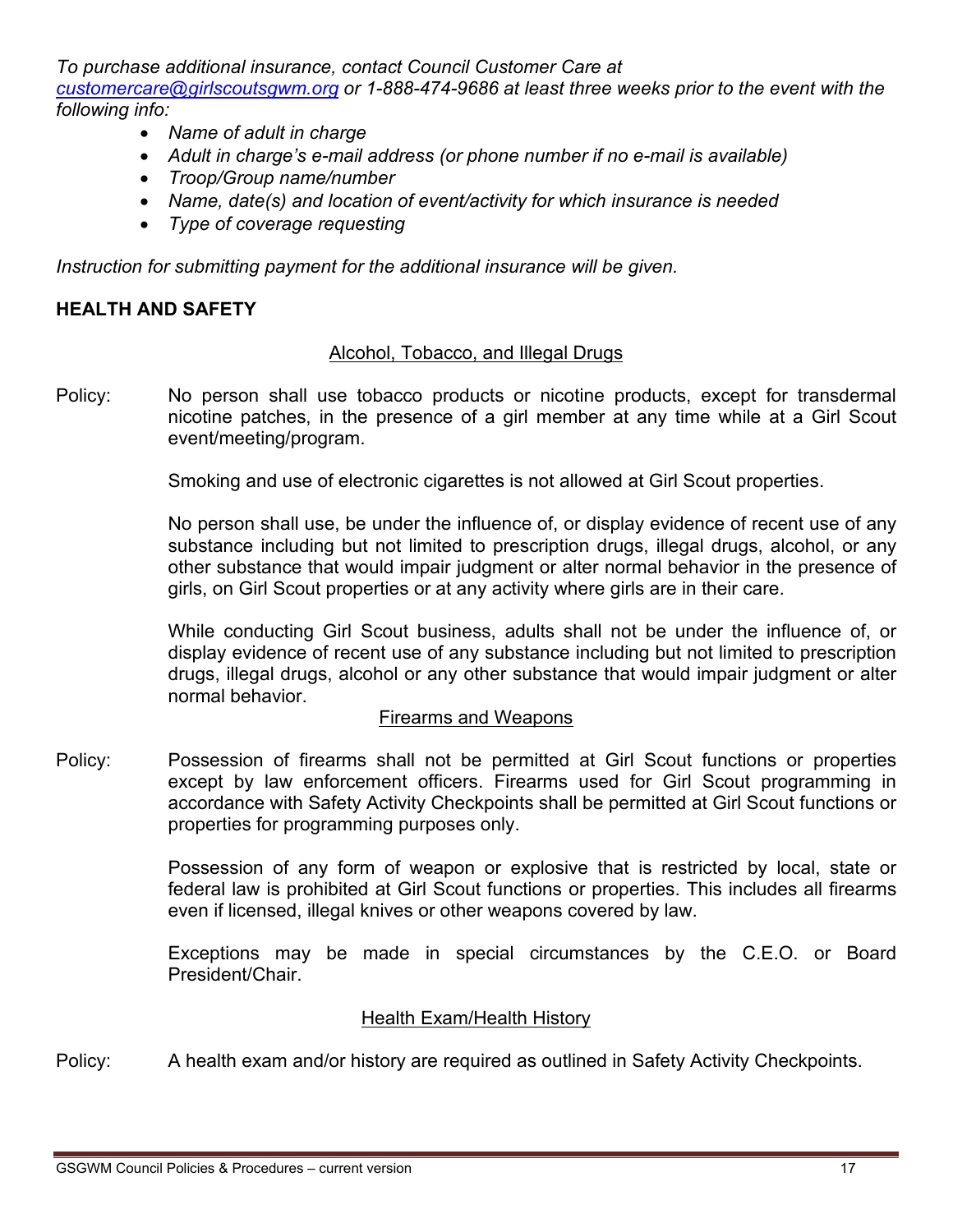# Child Abuse

Policy: The Council supports and maintains environments that are free of child abuse and neglect as defined by the Child Abuse Prevention and Treatment Act. Child abuse and neglect are unlawful acts and it is against the council's policy for any volunteer, male or female, to physically, sexually, or mentally abuse or neglect any girl member.

> The Council, through the CEO and the Board President/Chair, reserves the right to suspend any individual who is accused of child abuse until such time the allegations are cleared. The Council reserves the right to refuse membership or reappointment and to dismiss or to exclude from affiliation with the Council any volunteer implementing Girl Scout program who is found guilty of child abuse and neglect or who has been convicted of child abuse and neglect.

> All volunteers must immediately report any reports or strong suspicions of child abuse or neglect to the appropriate agency and inform GSGWM.

*Procedure: You may contact the council office for advice on how to file a report. Volunteers are to notify the GSGWM Mission Delivery Director or the GSGWM Human Resources Director within 48 hours of making a report.*

# **Contracts**

Policy: No Girl Scout volunteer shall enter into any agreement or contract that is binding on the Council or includes a hold harmless clause.

# **COUNCIL SITES**

Policy: Only animals or service animals relevant to the program will be allowed at Council owned properties unless permission has been granted in writing by the Chief Executive Officer.

> Troops or other groups using Council owned sites will be responsible for any damages that they may cause.

# **MOUNTAIN TOP SHOP**

- Policy: Returns will be accepted within 60 days of purchase in accordance with our Procedures.
- *Procedure: Item Return – Refund and Exchange procedures are as follows:*
	- *Merchandise will be accepted when returned in the original package and in new condition.*
	- *Purchase price of merchandise returned within 30 days will be credited to the form of payment listed on the receipt.*
	- *A store credit or exchange will be issued for merchandise returned after 30 days.*
	- *Online Purchases - can be brought into the store for exchange only. You must have the online receipt and merchandise must be items we currently carry in our council shops.*
	- *Discontinued merchandise may not be returned.*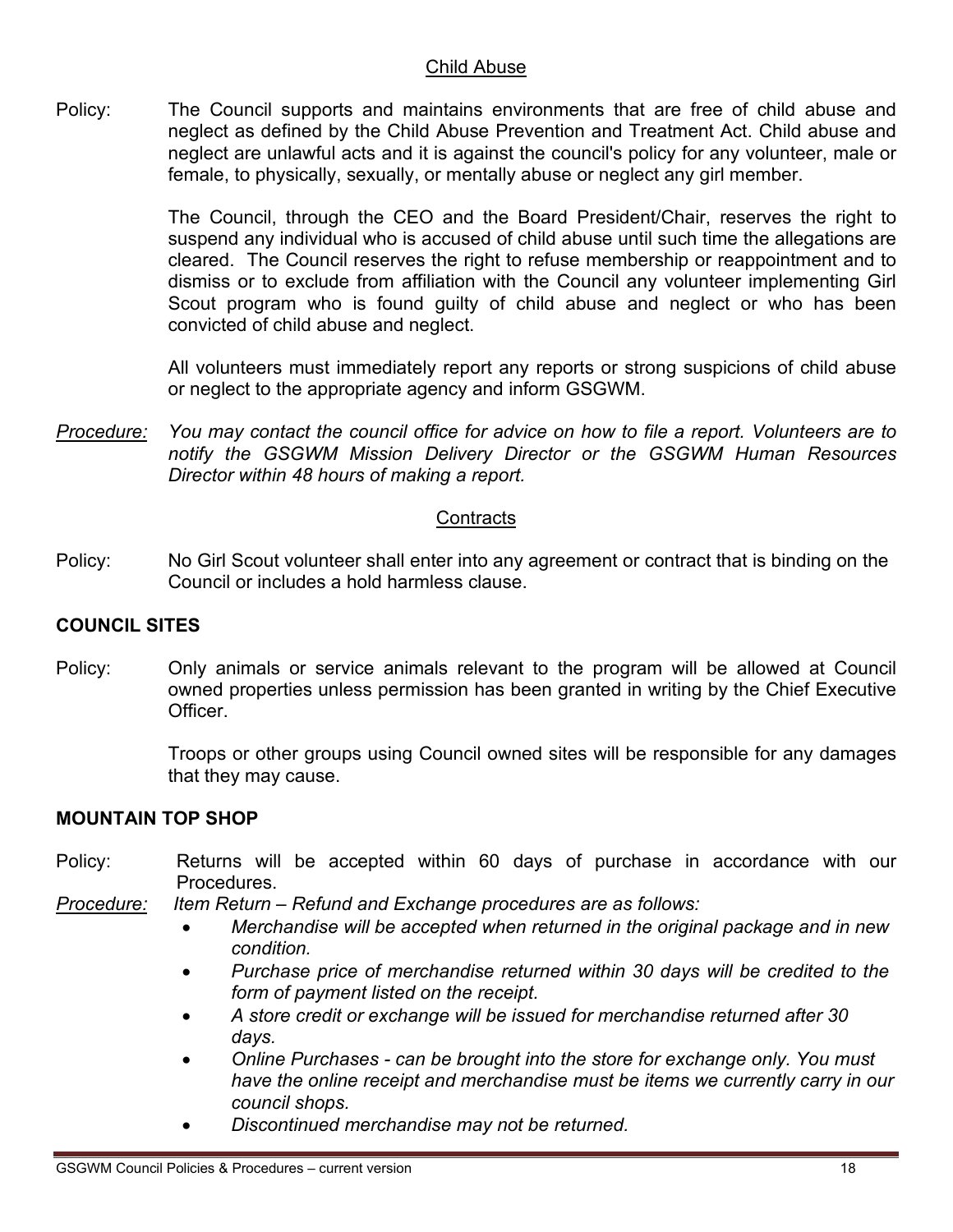# **FINANCE POLICIES**

## Policy: Troop and Geographic Unit Banking

Troop and Geographic Unit funds must be held in a designated Girl Scout bank account in a Council-approved FDIC insured bank or NCUA-insured credit union. Accounts are required to have a minimum of three registered, non-related adults as signers. Troops and Geographic Units may have a debit card, but may not have any type of electronic card that incurs debt in the troop's name. Troop and Geographic Unit bank accounts are never to be used for personal transactions.

# *Procedure: All bank accounts must be opened with the following Account Name: Girl Scouts of the Green and White Mountains – Troop #or Community/District #. Use Tax ID #02-0243160.*

*Signers shall include three registered, non-related adult Girl Scouts. Troop bank accounts should contain a minimum of two signers from troop volunteers. The Community Accounting Coordinator (CAC) must be the third authorized signer. If the CAC position is vacant contact GSGWM Customer Care at customercare@girlscoutsgwm.org or 1-888-474-9686.*

*Random audits of Troop and Geographic Unit bank accounts will be conducted each year by GSGWM's Finance Staff. Selected Troops and Geographic Units will be required to provide bank account statements with corresponding receipts, check registers and/or Detailed Cash Record forms within 30 days from request notice. Failure to comply with this request may result in appropriate Council action including, but not limited to, staff oversight, termination of the volunteer position and/or restrictions on further Troop or Geographic Unit activities.*

*Troops and Geographic Units must comply with operational guidelines relative to the accounts and their funds. All monies raised and earned in the name of Girl Scouts belong to the Council and not to individuals, Troops or Geographic Units.*

Policy: Financial Responsibility, Financial Reporting and Troop/Group **Treasury** 

- It is the responsibility of the adult leadership of each Girl Scout troop/group to see that any monies, earned or received by the troop/group, never become the property of individual members (girls or adults).
- At no time is the troop/group treasury to be used for activities that are not Girl Scout related.
- Financial Information should be readily available to be shared at any time, and by the request of any parent, Community Accounting Coordinator, or member of the Council staff.
- An up-to-date, current Bank Account Information form must be kept on file at the Council headquarters.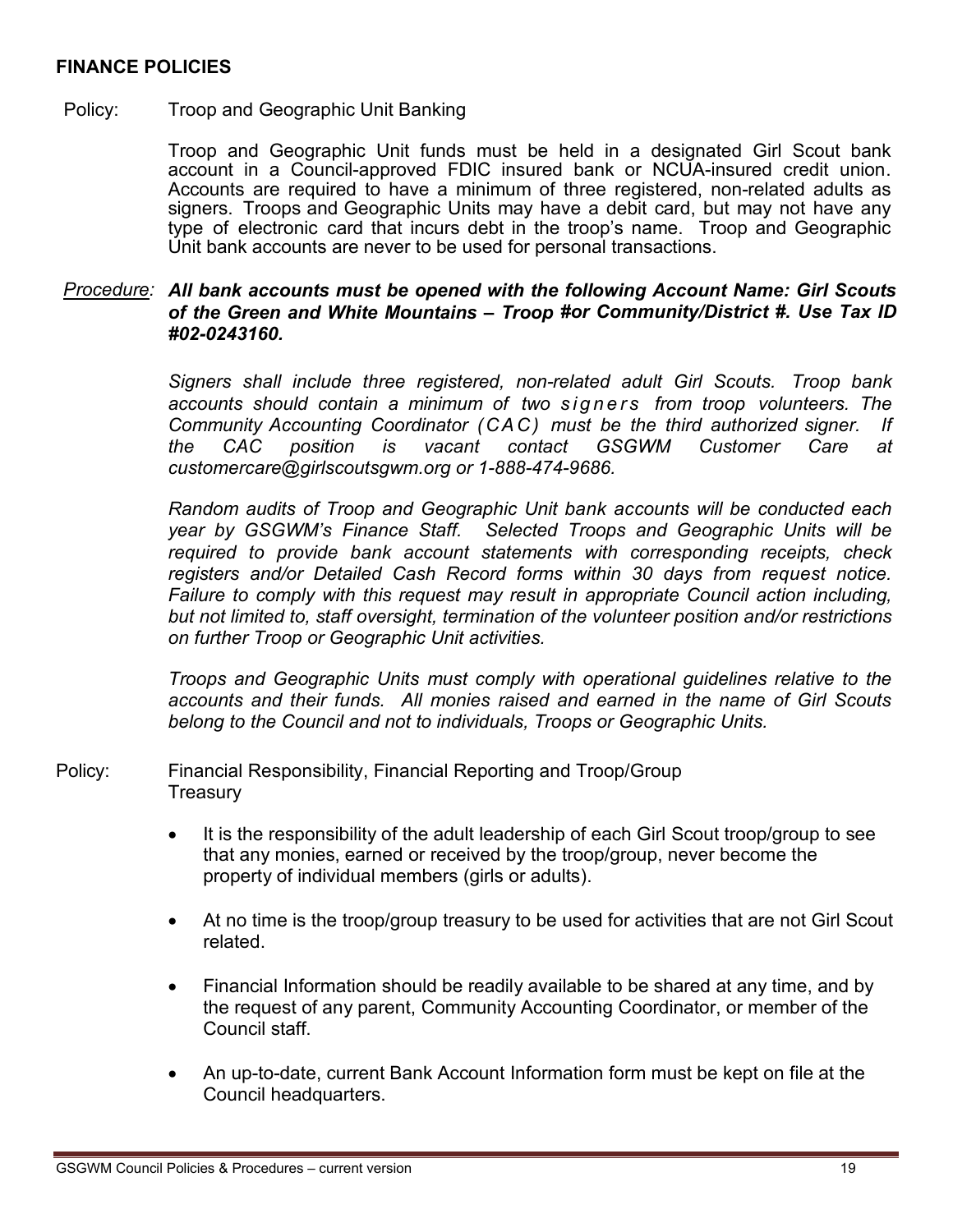Policy: Dividing, Merging or Bridging Troop Accounts

All money raised and earned by a Troop/Group based entity or geographic unit constitutes their treasury. Money in the treasury never becomes the property of an individual member (girl or adult). When a troop divides, merges or bridges, the Troop/Group based entity (girls and adults) should discuss the distribution of funds in accordance with Council procedures.

*Procedure: When a troop divides, merges or bridges, the Council office (customercare@girlscoutsgwm.org) must be notified within 30 days of the last meeting.*

> *Dividing Troops - If the troop is dividing into two or more troops, the funds should be prorated between the new troops.*

*Example: There are currently ten girls in the troop with \$1,000 in the troop account. Two girls are going to troop A, and eight girls are going to troop B. The \$1,000 is divided by 10 to equal \$100 per girl. \$200 goes to troop A and \$800 goes to troop B. If any girls are not continuing, the troop funds are divided according to the number of girls that are remaining within Girl Scouting and disbursed to the new troops accordingly. At no time should the funds be considered on an individual basis nor distributed to the girls. Remember troop funds are considered assets of the troop or council and do not follow individual girls who leave the troop.*

*Merging Troops - If two or more troops are merging to form one troop, it is suggested that at that same time, troop funds are also merged into one checking account.*

*Bridging Troops - If the troop is bridging and will be using a new troop number, the number must be changed on the account, or the account should be closed and reopened with the new troop number.*

Policy: Lapsed Troop Treasuries

If a troop does not re-register for the subsequent membership period, the troop account will be held in a Lapsed Troop Account, within Girl Scouts of the Green and White Mountains, for a period of one membership year. Should the troop reregister within that one membership year, the account funds will be returned in full to the troop. Should the troop not re-register within that one year, the funds will be transferred to the GSGWM Girl Assistance Fund.

*Procedure: Disbanding Troops – If the troop is disbanding contact your Community Accounting Coordinator or Council at [customercare@girlscoutsgwm.org](mailto:customercare@girlscoutsgwm.org) or 1-888-474-9686 for procedures on disbursing remaining funds, closing the bank account and completing necessary documentation.*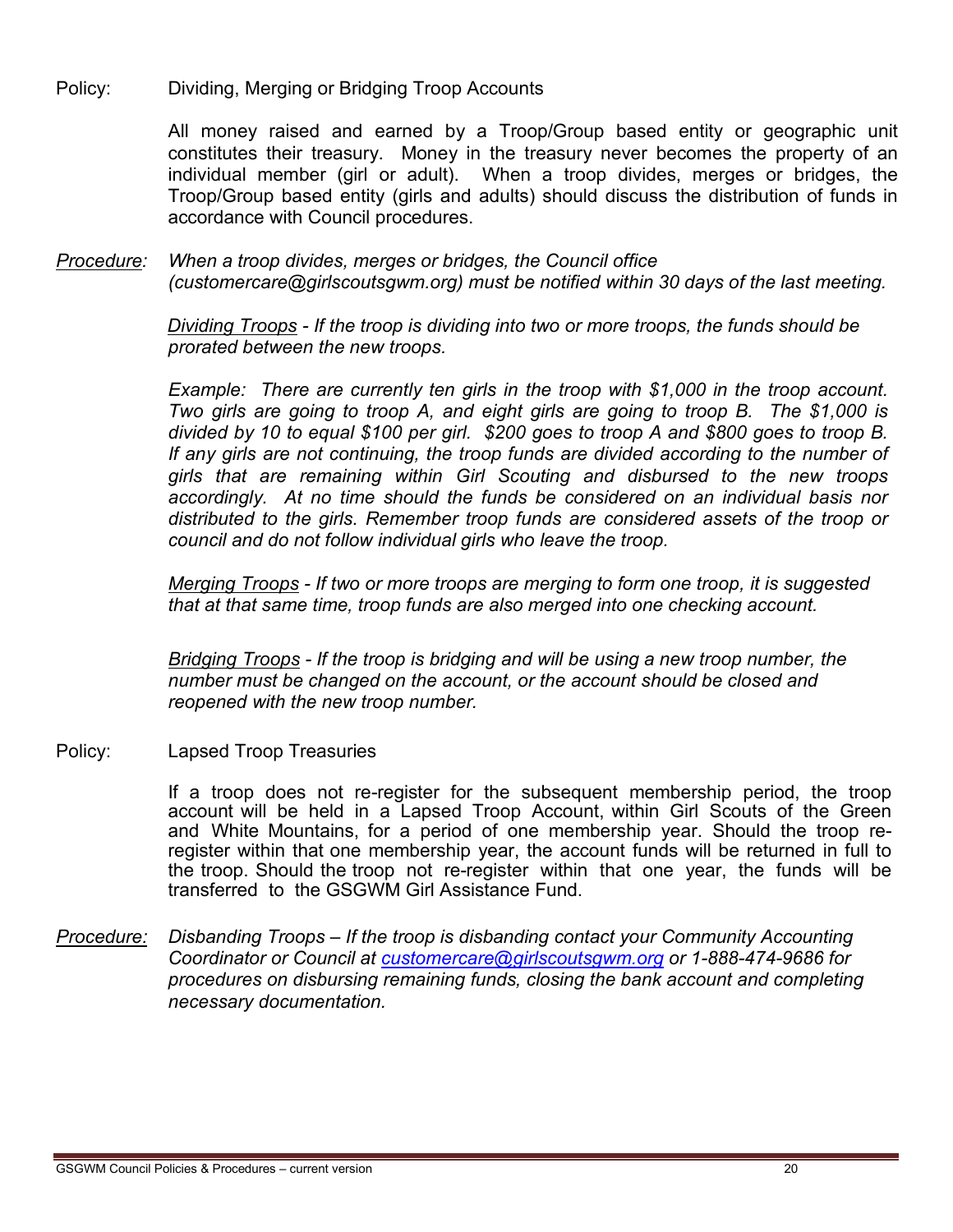Policy: Delinquent Accounts and Bad Debts

Any debts incurred by a girl member are the responsibility of the adult parent or guardian. Any debts incurred by a troop or geographical unit are the responsibility of the adult volunteer and if deemed inappropriate or not paid in a timely fashion can result in dismissal from the volunteer position.

Any sums due to Girl Scouts of the Green and White Mountains shall be deemed delinquent if not paid within 45 days after billing or other notice. The Council has the right to initiate collection procedures on all delinquent accounts by use of a collection agency, the Council's attorney, county prosecuting attorney, or other agent.

# *Procedure: Volunteer Delinquent Accounts and Bad Debt*

*Any volunteer may be removed from all volunteer positions if she/he has:*

- *Knowingly written a personal or troop check with insufficient funds (NSF) or on a closed account to Girl Scouts of the Green and White Mountains or to anyone else on behalf of a Girl Scout troop/group.*
- *Failed to pay an outstanding debt to GSGWM or any of its units, whether the debt is for a personal expense, a Girl Scout product program, or a troop expense.*
- *Misused troop, group or geographic area funds.*
- *Failed to remit all funds due to GSGWM or any of its units.*
- *Failed to submit appropriate troop, special event, or geographic area assets to the council or to the local Volunteer Management team, as applicable (i.e. closing out a troop)*

*In some circumstances, reinstatement to a volunteer position may be considered through an appeal process. The appeal process begins with the volunteer making a formal request in writing to the Council office at [customercare@girlscoutsgwm.org,](mailto:customercare@girlscoutsgwm.org) but only after complete restitution has been made. The council reserves the right to implement certain measures such as reappointment may only be made if someone other than the volunteer in question will be responsible for the troop funds.*

### *Procedure: Troop/Group Delinquent Accounts and Bad Debt*

*In the event GSGWM receives notification from a debt collector or bank indicating that a troop/group has written checks against a negative account balance:*

- *GSGWM will pay the outstanding debt to the collector*
- *The Finance Department will write a notification letter to the Troop Leader or Lead Series Advisor regarding the situation and will copy the appropriate Community Accounting Coordinator and staff supervisor.*
- *The Community Accounting Coordinator will contact the Troop Leader or Lead Series Advisor to discuss the problem and to collect the checkbook and debit cards.*